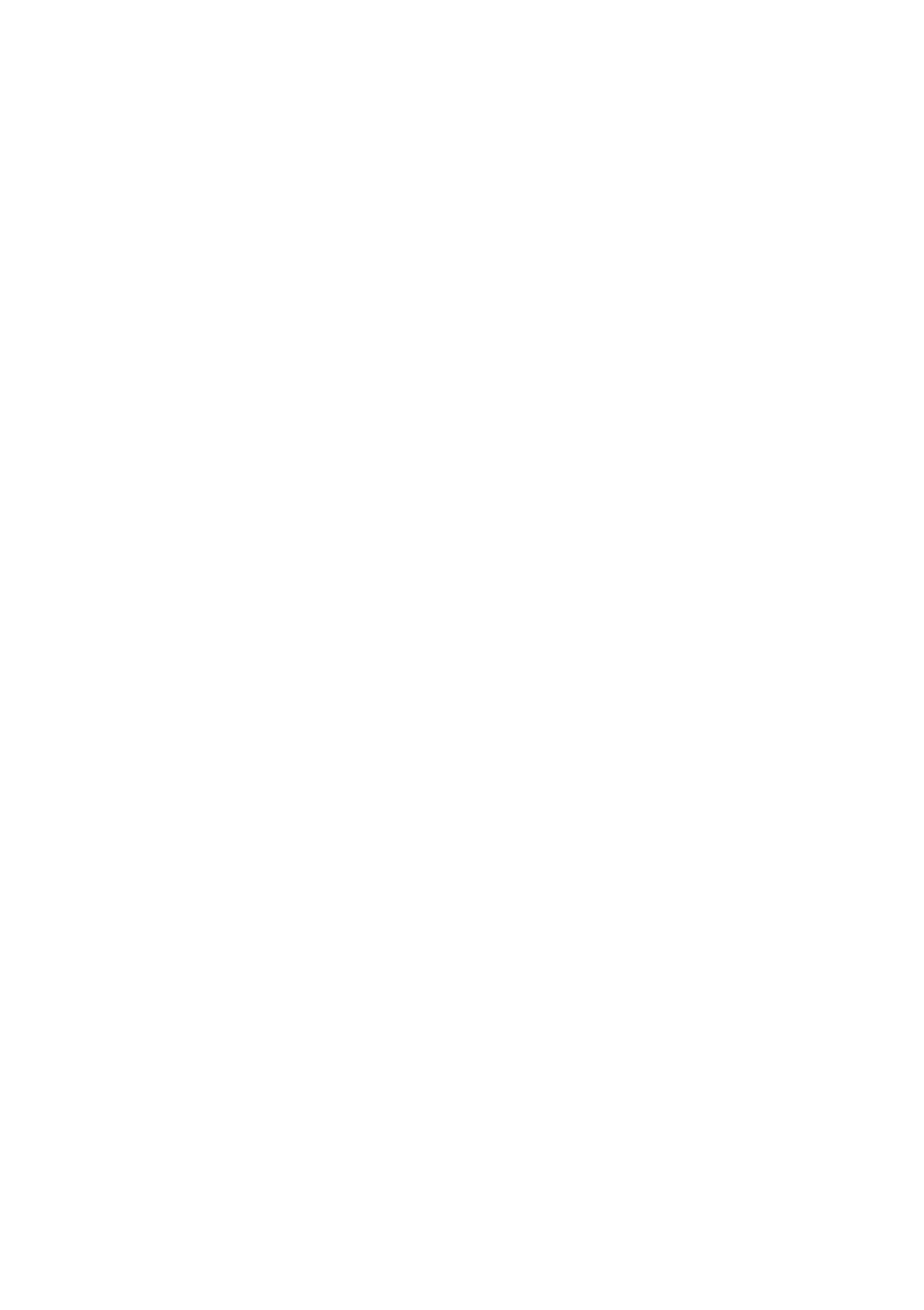### Introductory note

Texts of services in Chapel – Evensong, Compline and Sung<br>Eucharist – may be found on the printed Service Cards in the stalls, and in the Books of Common Prayer, which also contain the Psalms. The Psalm for the day, sung at Evensong, is listed in the Music List.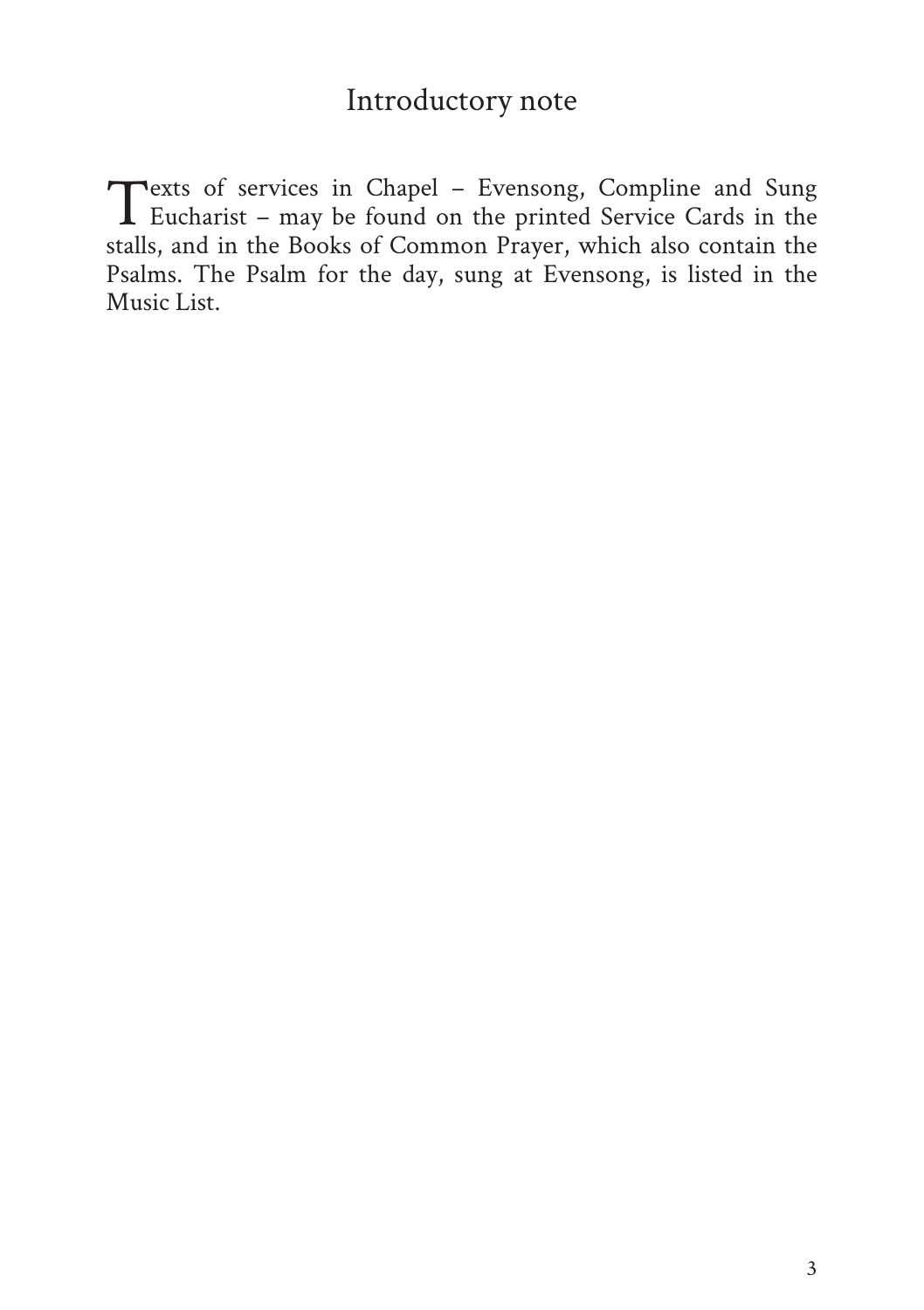#### Friday 20 April

*Regina caeli* Cristobal de Morales (*c*.1500-1553)

Regina caeli laetare, alleluia: Quia quem meruisti portare, alleluia: Resurrexit, sicut dixit, alleluia: Ora pro nobis Deum, alleluia.

*Be joyful, queen of heaven, alleluia: for the one you were worthy to bear, alleluia, is risen, as he said he would, alleluia. Pray to God for us, alleluia.*

*Antiphon to the Blessed Virgin Mary in Paschal Time*

#### Saturday 21 April

*Terra tremuit* William Byrd (*c.*1535-1623)

Terra tremuit et quievit, dum resurgeret in iudicio Deus. Alleluia.

*The earth shook and was at peace, when God arose in judgement. Alleluia.*

*Psalm 75: 9-10*

 $... 8003$  .....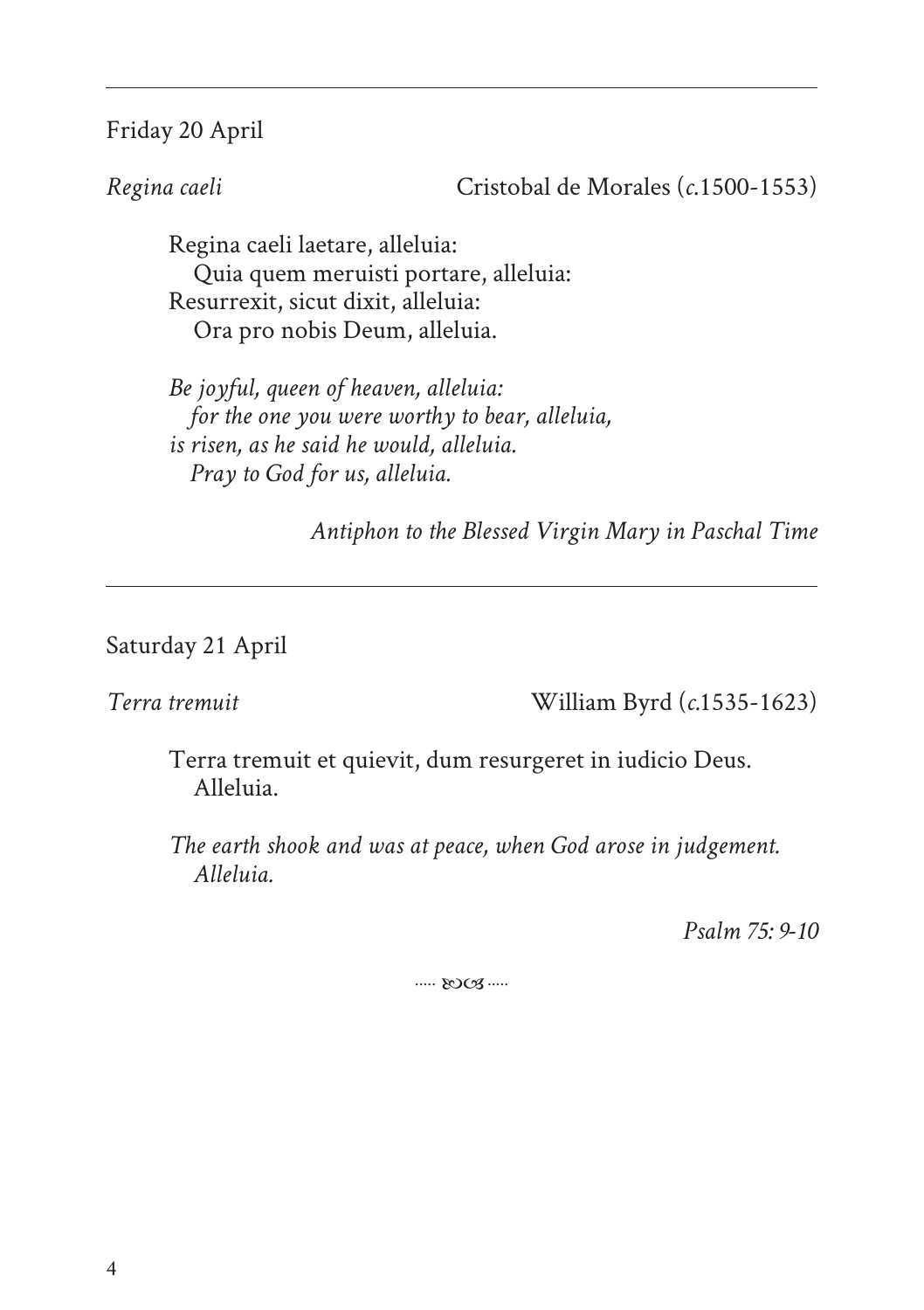Saturday 21 April

*Christ rising again* William Byrd (*c*.1535-1623)

Christ rising again from the dead now dieth not. Death from henceforth hath no power on him. For in that he died, he died but once to put away sin; but in that he liveth, he liveth unto God. And so likewise, count yourselves dead unto sin, but living unto God in Christ Jesus our Lord. Christ is risen again, the first fruits of them that sleep. For seeing that by man came death, by man also cometh the resurrection of the dead.

For as in Adam all men do die, so by Christ all men shall be restored to life. Amen.

*Romans 6: 9-11; I Corinthians 5: 20-22*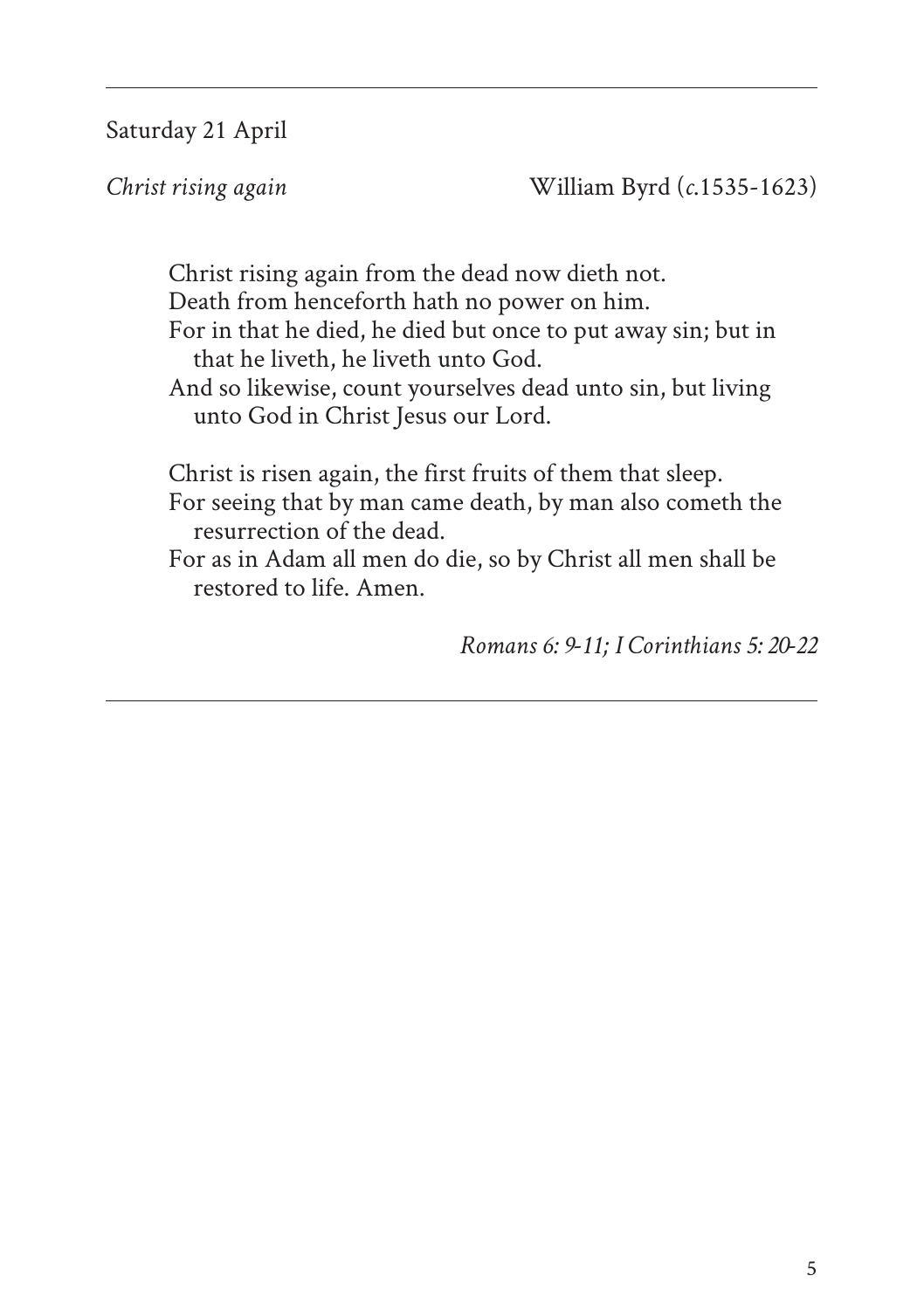#### Sunday 22 April

*O praise God in his holiness* Matthew Martin (b. 1976)

- O praise God in his holiness: praise him in the firmament of his power.
- Praise him in his noble acts: praise him according to his excellent greatness.
- Praise him in the sound of the trumpet: praise him upon the lute and harp.
- Praise him in the cymbals and dances: praise him upon the strings and pipe.
- Praise him upon the well-tuned cymbals: praise him upon the loud cymbals.
- Let everything that hath breath: praise the Lord.

Glory be to the Father, and to the Son: and to the Holy Ghost; as it was in the beginning, is now and ever shall be; world without end. Amen.

*Psalm 150*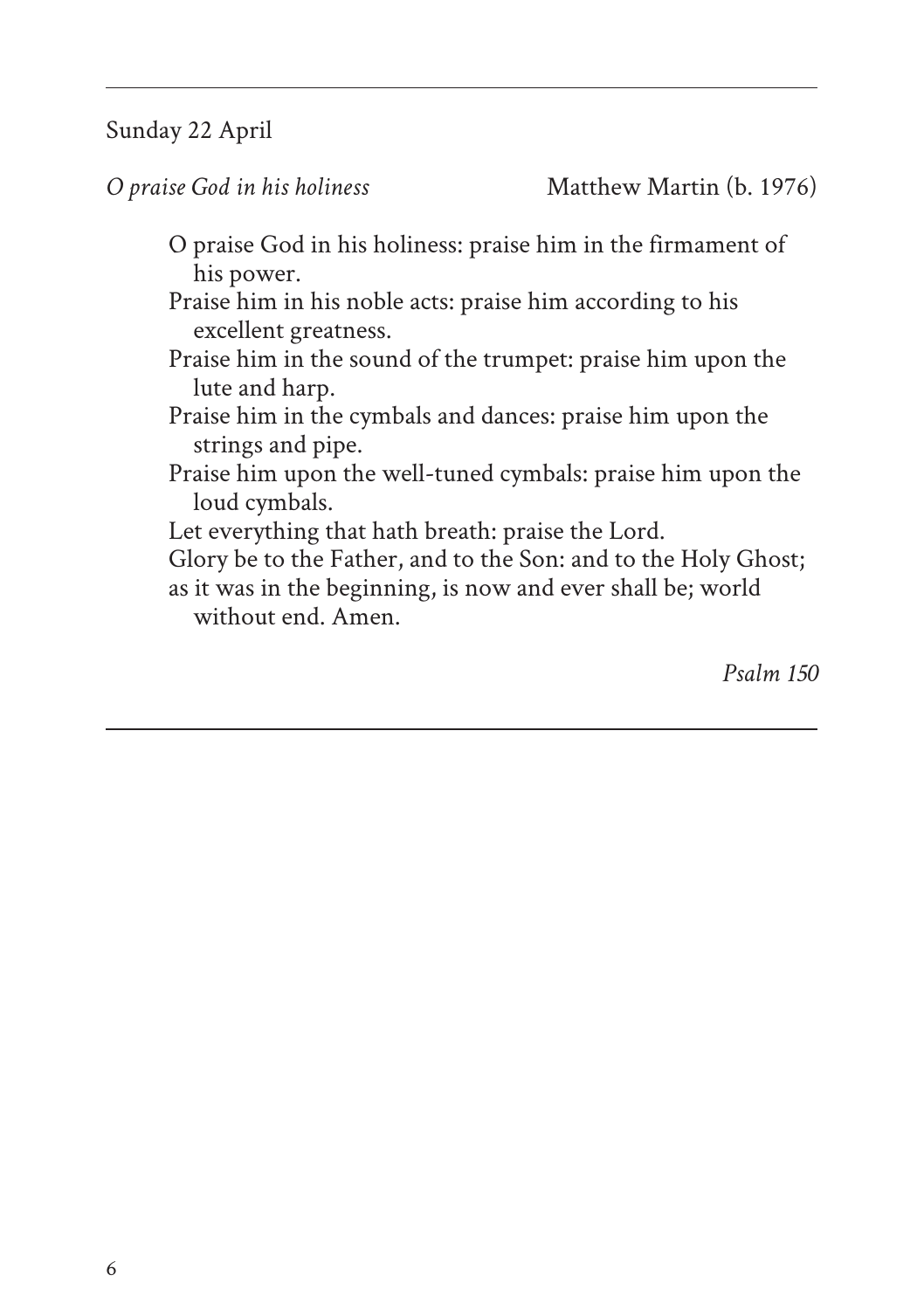### Monday 23 April

*Victimae paschali laudes* William Byrd (*c*.1535-1623)

Victimae paschali laudes immolent Christiani. Agnus redemit oves, Christus innocens Patri reconciliavit peccatores. Mors et vita duello conflixere mirando, Dux vitae mortuus, regnat vivus. Dic nobis, Mariae, quid vidisti in via? Sepulchrum Christi viventis, et gloriam vidi resurgentis. Angelicos testes, sudarium et vestes. Surrexit Christus spes mea; praecedet vos in Galilaeam. Scimus Christum surrexisse a mortuis vere. Tu nobis victor Rex miserere. Amen. Alleluia. *Christians, to the Paschal victim offer your thankful praises! A lamb the sheep redeemeth: Christ, who only is sinless, reconcileth sinners to the Father. Death and life have contended in that combat stupendous: the Prince of life, who died, reigns immortal. Speak, Mary, declaring what thou sawest, wayfaring: 'The tomb of Christ, who is living, the glory of his resurrection; Bright angels attesting, the shroud and napkin resting. Yea, Christ my hope is arisen; to Galilee he will go before you.' Christ indeed from death is risen; have mercy upon us, victor King! Amen. Alleluia.*

> *Easter Sequence, attrib. Wipo of Burgundy, 11th cent.; translation after* The Antiphoner and Grail*, 1880*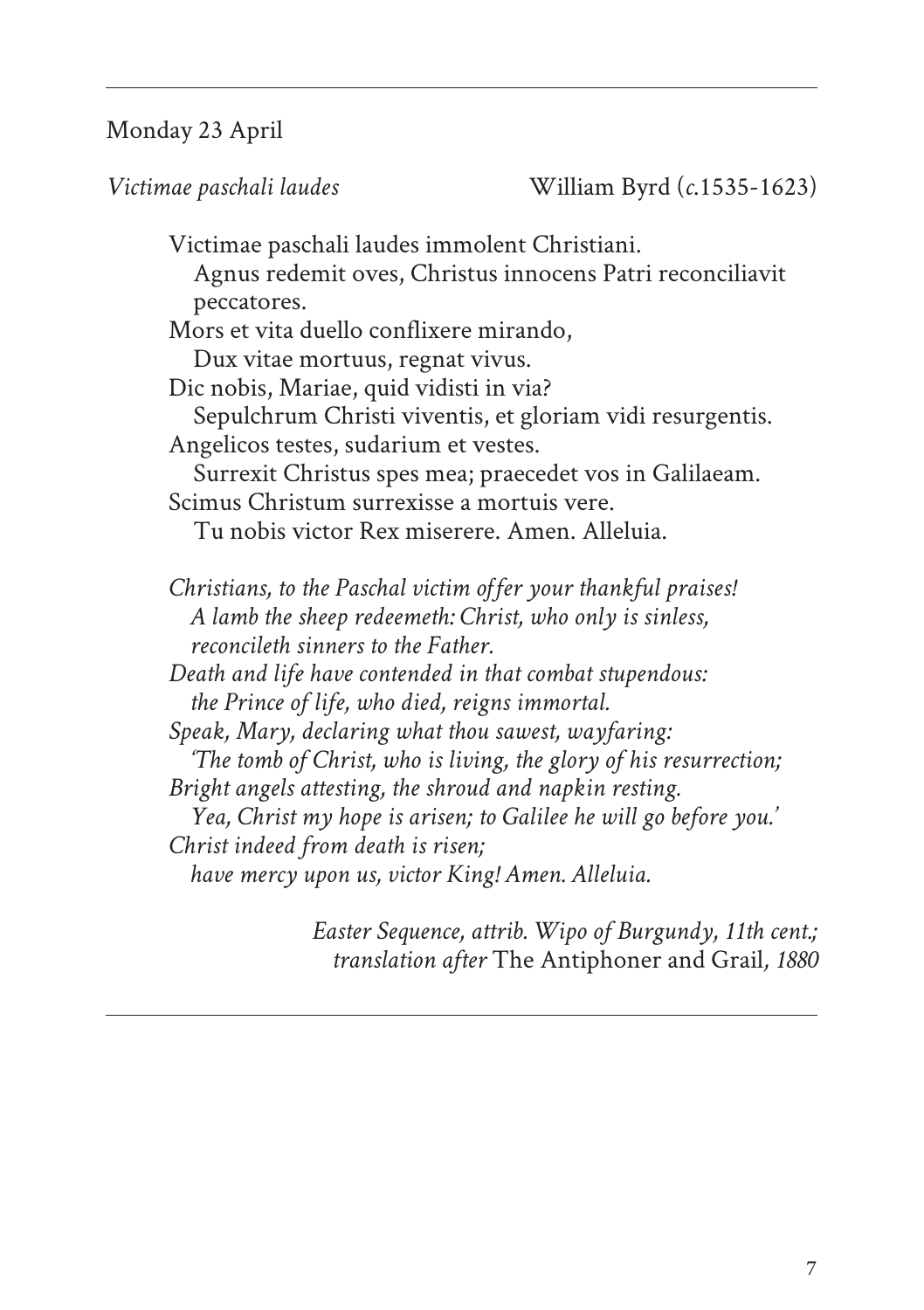Tuesday 24 April

*Surge propera* G. P. da Palestrina (1525/6-1594)

Surge, propera amica mea, et veni. Iam enim hiems transiit; imber abiit et recessit. Flores apparuerunt in terra nostra. Tempus putationis advenit.

*Arise, make haste my love, and come away. For the winter is passed; the rains are over and gone. Flowers have appeared in our land. The time of pruning is nigh.*

*Song of Songs 2: 10-12*

#### Thursday 26 April

*Dic nobis Maria* Tomas Luis de Victoria (1548-1611)

Dic nobis, Mariae, quid vidisti in via?

Sepulchrum Christi viventis, et gloriam vidi resurgentis. Angelicos testes, sudarium et vestes.

Surrexit Christus spes mea; praecedet vos in Galilaeam. Scimus Christum surrexisse a mortuis vere.

Tu nobis victor Rex miserere. Alleluia.

*Speak, Mary, declaring what thou sawest, wayfaring: 'The tomb of Christ, who is living, the glory of his resurrection; Bright angels attesting, the shroud and napkin resting. Yea, Christ my hope is arisen; to Galilee he will go before you.' Christ indeed from death is risen; have mercy upon us, victor King! Alleluia.*

*from the Easter Sequence, attrib. Wipo of Burgundy, 11th cent.; translation after* The Antiphoner and Grail*, 1880*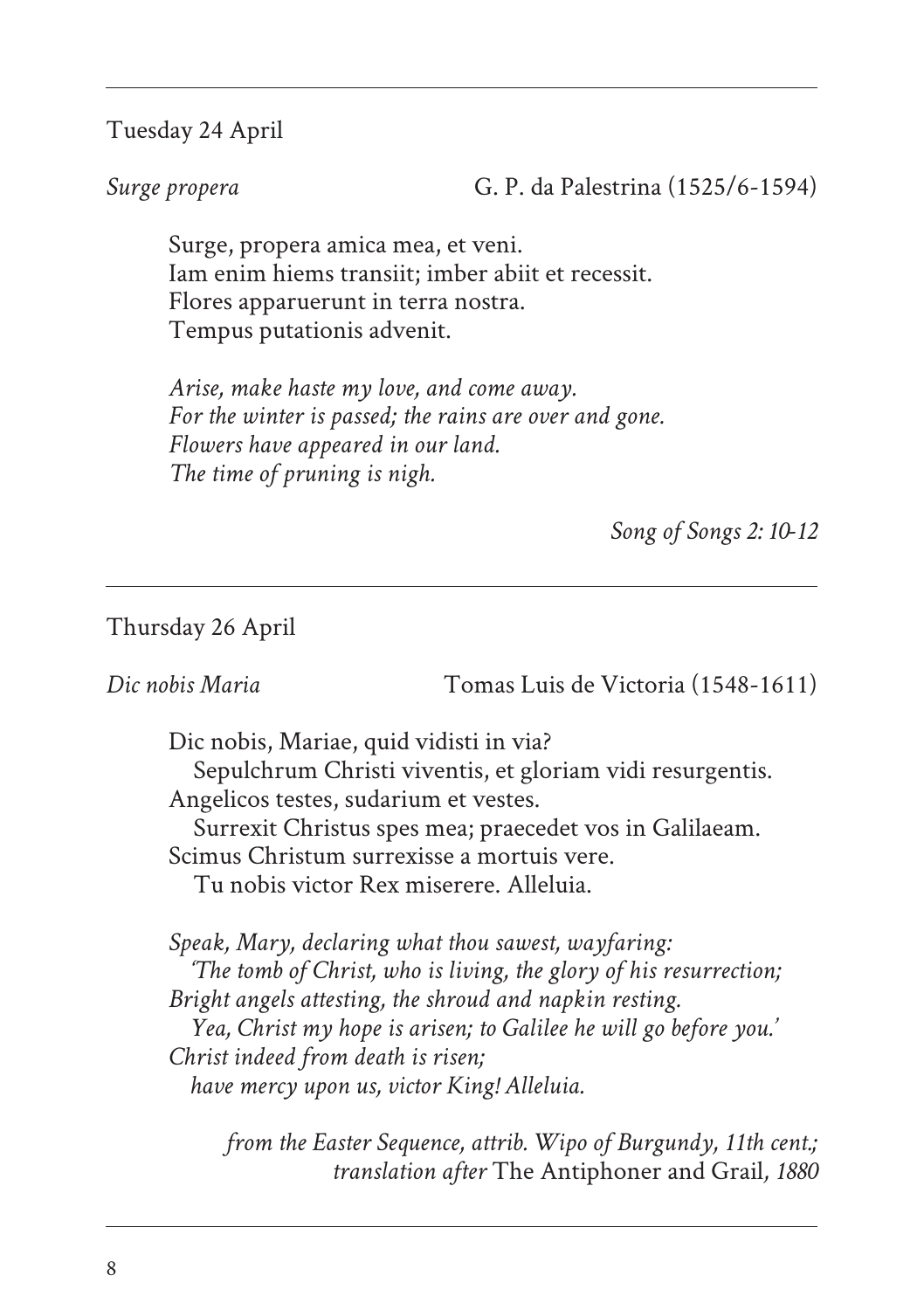#### Friday 27 April

*A birthday* Ruth Byrchmore (b. 1966)

My heart is like a singing bird Whose nest is in a water'd shoot; My heart is like an apple-tree Whose boughs are bent with thickset fruit; My heart is like a rainbow shell That paddles in a halcyon sea; My heart is gladder than all these Because my love is come to me.

Raise me a dais of silk and down; Hang it with vair and purple dyes; Carve it in doves and pomegranates, And peacocks with a hundred eyes; Work it in gold and silver grapes, In leaves and silver fleurs-de-lys; Because the birthday of my life Is come, my love is come to me.

*Christina Rossetti (1830-1894)*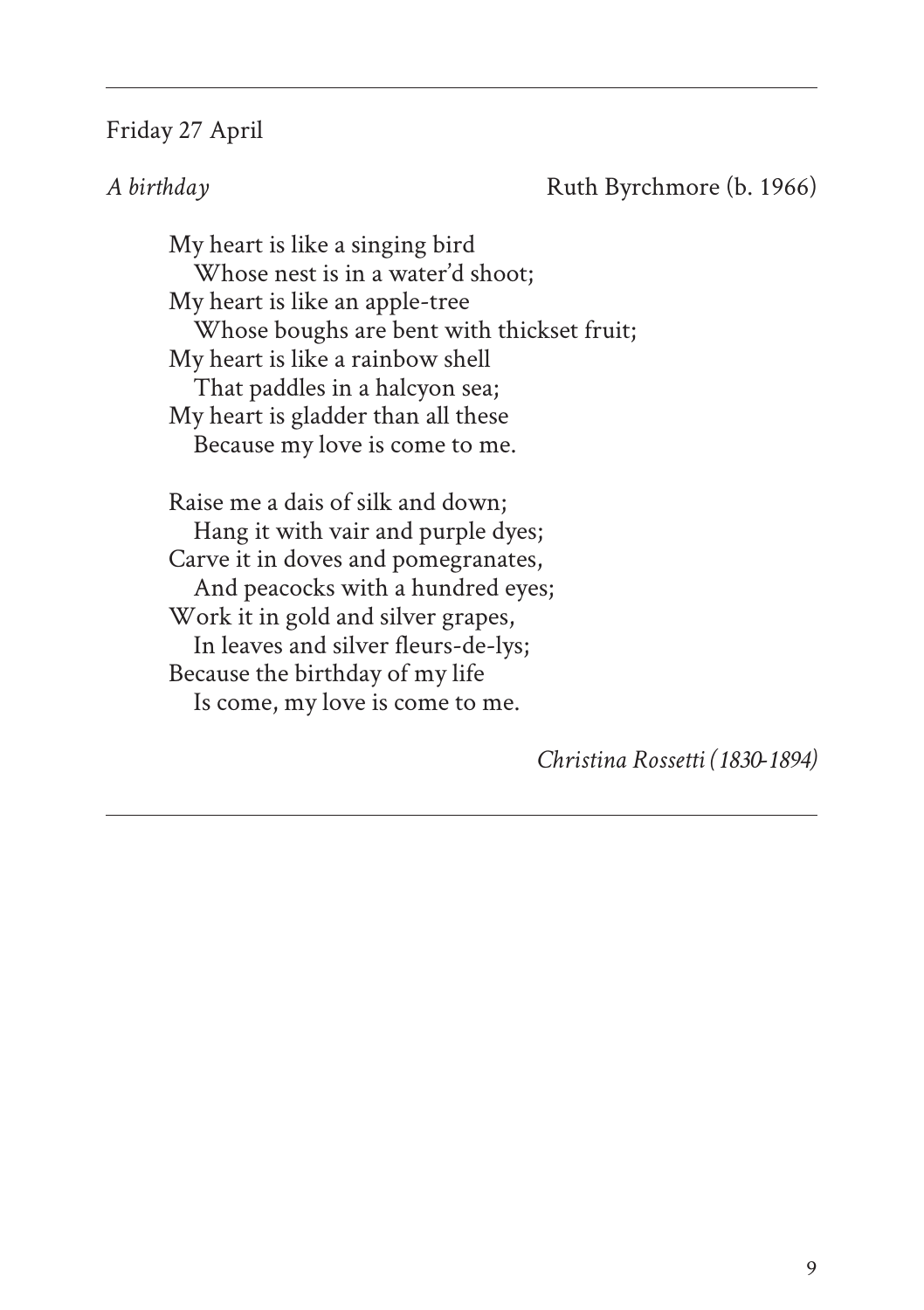Saturday 28 April

*My beloved spake* Patrick Hadley (1899-1973)

My beloved spake, and said unto me, rise up my love, my fair one, and come away. For lo, the winter is past, the rain is over and gone. The flowers appear on the earth, the time of the singing of birds is come, and the voice of the turtle is heard in our land.

The fig tree putteth forth her green figs, and the vine with her tender grapes give a sweet smell.

Arise my love, my fair one, and come away.

*Song of Solomon 2: 10-13*

Sunday 29 April

*O* sing unto the Lord Thomas Tomkins (1572-1656)

O sing unto the Lord a new song: let the congregation of saints sing praise unto him.

Let Israel rejoice in him that made him; and let the children of Sion for ever sing Alleluia.

*Psalm 149: 1-2*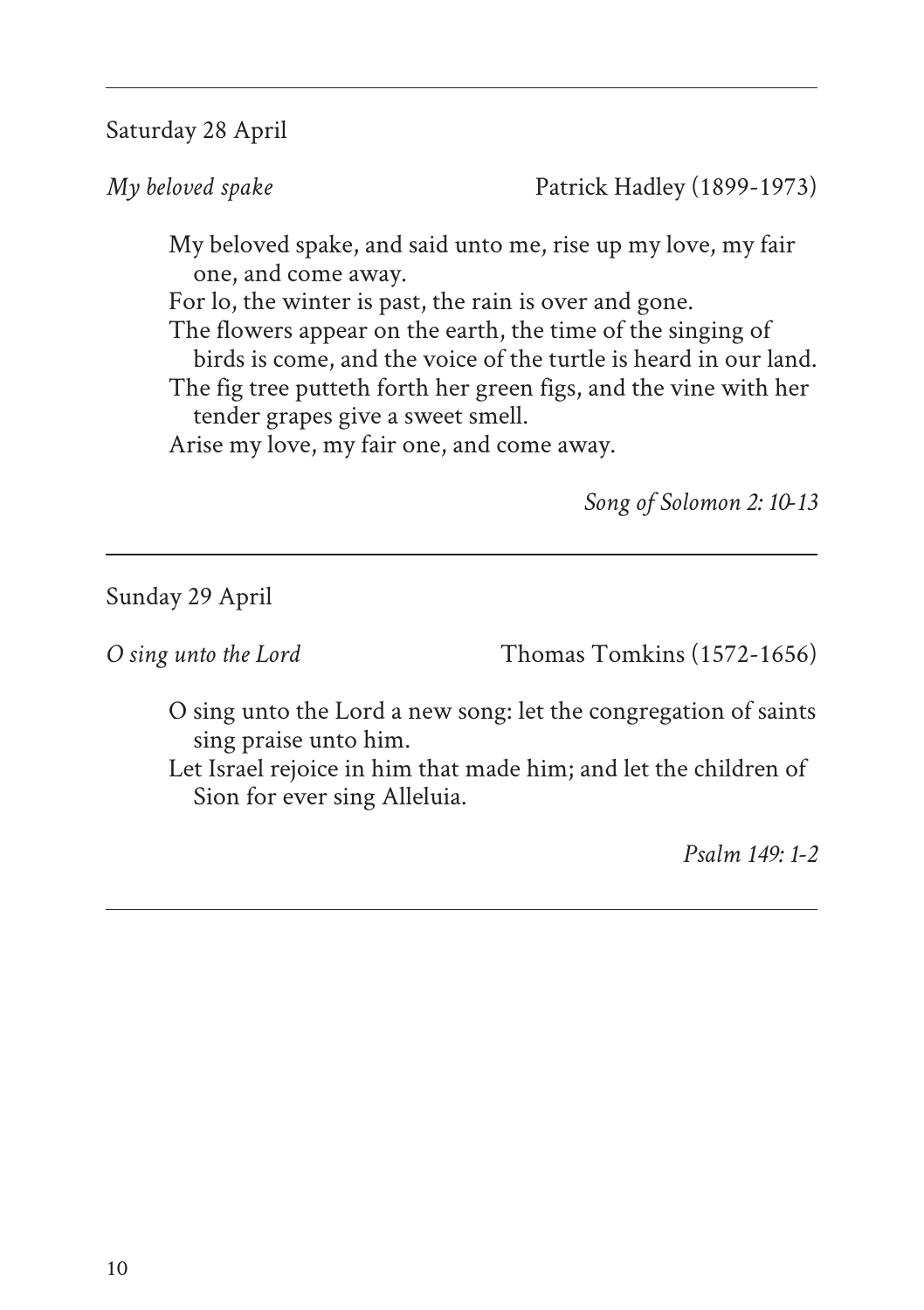Tuesday 1 May

*Ah, see the fair chivalry come* H. K. Andrews (1904-1965) *Organist of New College, 1938-1956*

Ah, see the fair chivalry come, the companions of Christ! White horsemen, who ride on white horses, the knights of God! They, for their lord and their lover who sacrificed all, Save the sweetness of treading, where he first trod!

These, through the darkness of death, the dominion of night, Swept, and they woke in white places at morning tide: They saw with their eyes, and sang for joy at the sight, They saw with their eyes the eyes of the crucified.

Now whithersoever he goeth, with him they go: White horsemen, who ride on white horses, oh fair to see! They ride, where the rivers of Paradise flash and flow, White horsemen, with Christ their captain: forever he!

*Lionel Johnson (1867-1902); New College, 1888-1890*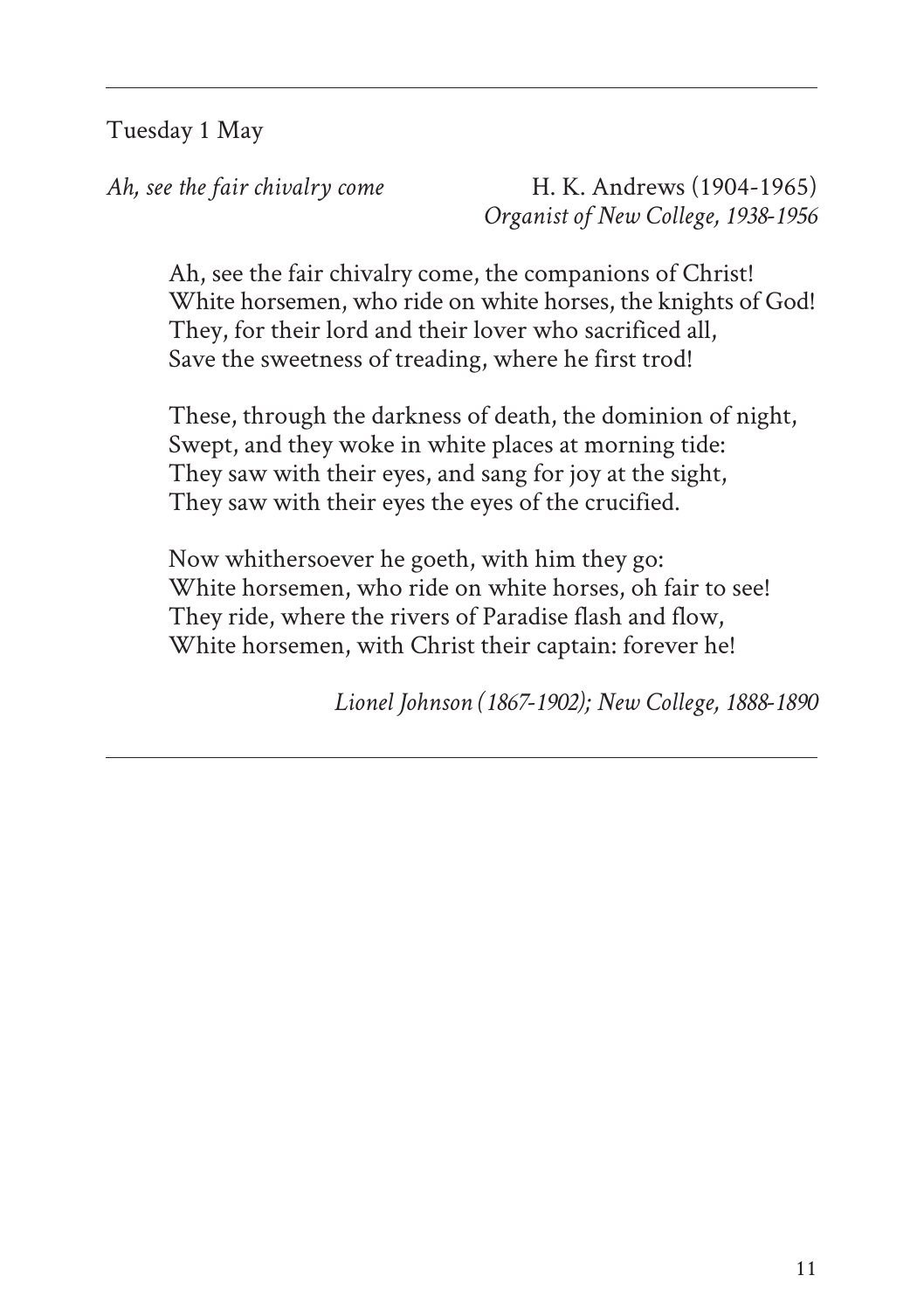#### Thursday 3 May

*Thee will I love* **Herbert Howells** (1892-1983)

Thee will I love, my God and King; Thee will I sing, my strength and tow'r; For evermore thee will I trust, O God most just of truth and pow'r, Who all things hast in order placed, Yea, for thy pleasure hast created; And on thy throne, unseen, unknown, Reignest alone in glory seated.

Set in my heart thy love I find; My wand'ring mind to thee thou leadest; My trembling hope, my strong desire With heav'nly fire thou kindly feedest. Lo, all things fair thy path prepare; Thy beauty to my spirit calleth, Thine to remain, in joy or pain, And count it gain whate'er befalleth.

O more and more thy love extend, My life befriend with heav'nly pleasure, That I may win thy Paradise, Thy pearl of price, thy countless treasure. Since but in thee I can go free From earthly care and vain oppression, This prayer I make for Jesus' sake, That thou me take in thy possession.

> *Robert Bridges (1844-1930) from the Yattendon Hymnal of 1930*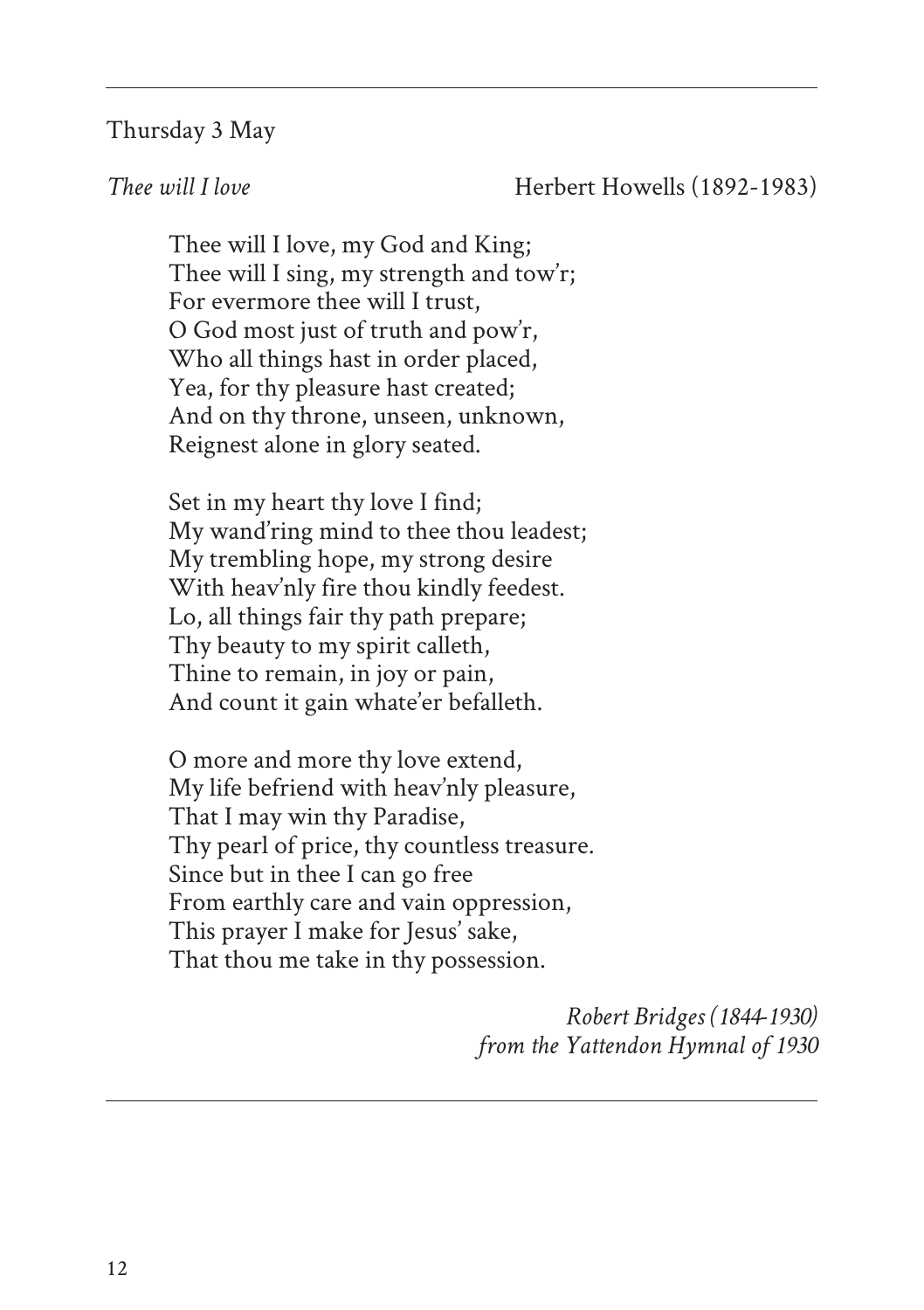Friday 4 May

*Beati mundo corde* William Byrd (*c*.1535-1623)

Beati mundo corde, quoniam ipsi Deum videbunt. Beati pacifici: quoniam filii Dei vocabuntur. Beati qui persecutionem patiuntur propter iustitiam, quoniam ipsorum est regnum caelorum.

*Blessed are the clean of heart, for they shall see God. Blessed are the peace-makers: for they shall be called the children of God.* 

*Blessed are they that suffer persecution for justice, for theirs is the kingdom of heaven*.

> *Communion antiphon at Mass on the Feast of All Saints; Matthew 5: 8-10*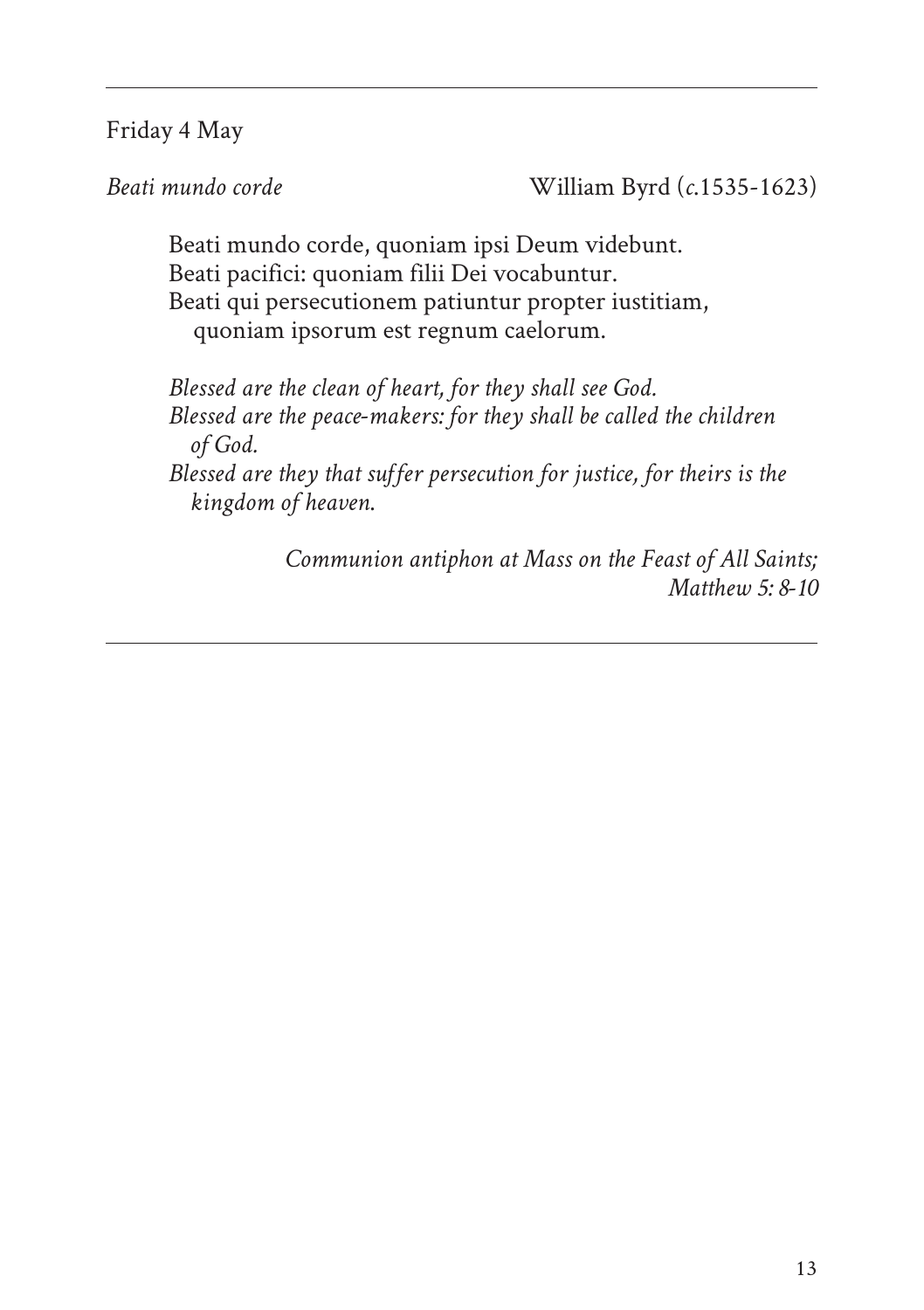Sunday 6 May

*If ye be risen again with Christ* Orlando Gibbons (1583-1625)

If ye be risen again with Christ, seek those things which are above, where Christ sitteth on the right hand of God. Set your affection on heavenly things, and not on earthly things. For ye are dead, and your life is hid with Christ in God. Whensoever Christ, which is our life, shall shew himself, then shall we also appear with him in glory. So be it.

*Colossians 3: 1-4*

Monday 7 May

*Regina caeli* Francisco Guerrero (1528-1599)

See text and translation on page 4.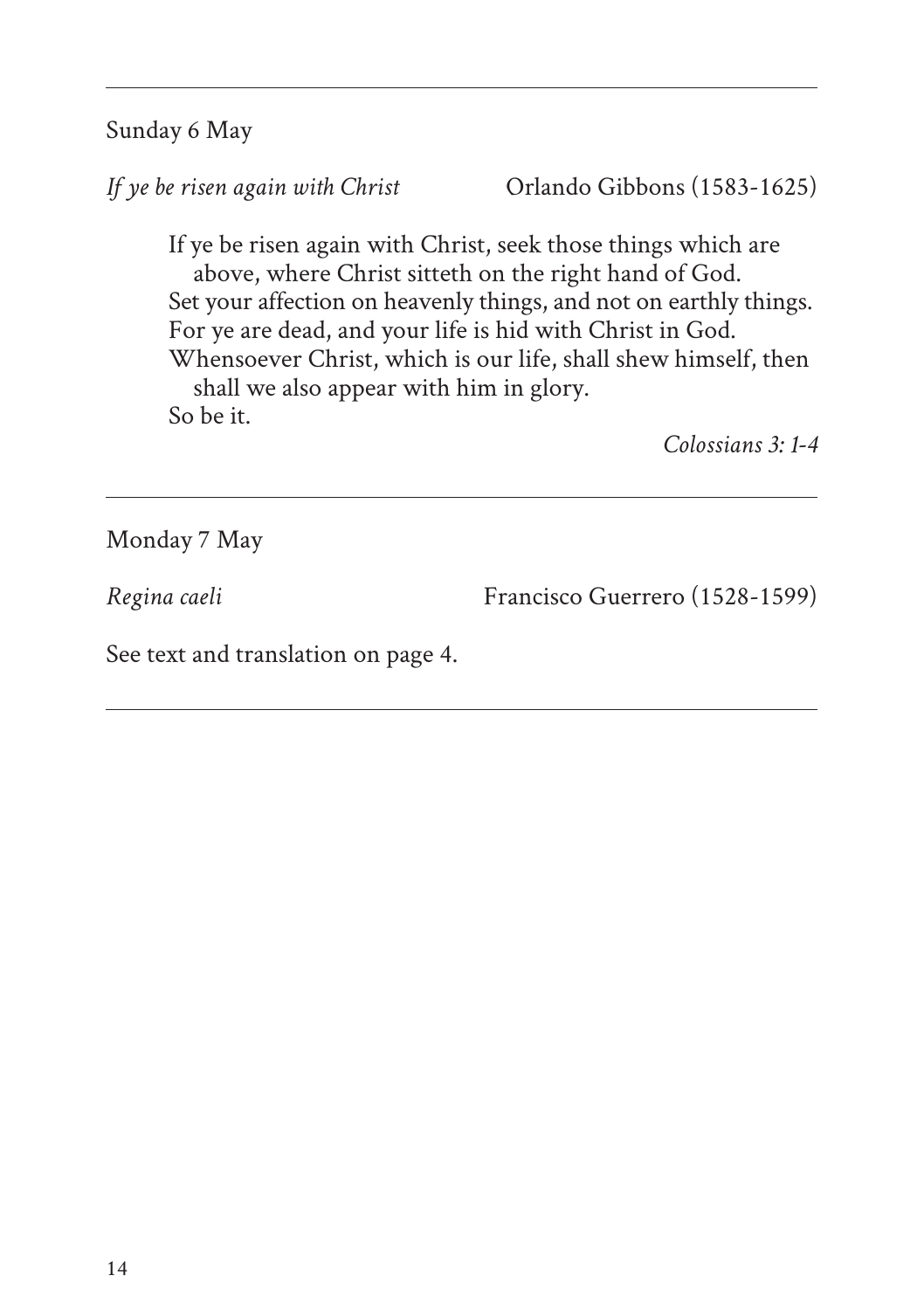### Tuesday 8 May

*Strengthen ye the weak hands* William Harris (1883-1973)

- The Lord hath created medicines out of the earth; and he that is wise will not abhor them.
- And he hath giv'n men skill, that he might be honoured in his marvellous works.
- My son, in thy sickness leave off from sin, and order thy hands aright, and cleanse thy heart from all wickedness.

Strengthen ye the weak hands, and confirm the feeble knees.

- Say to them that are of a fearful heart, Be strong, fear not: behold, your God will come; he will come and save you.
- Then shall the eyes of the blind be open'd, and the ears of the deaf shall be unstopp'd.
- Then shall the lame man leap as an hart, and the tongue of the dumb shall sing: for in the wilderness shall waters break out, and streams in the desert.
- The wilderness and the solitary place shall be glad for them; and the desert shall rejoice, and blossom as the rose.
- It shall blossom abundantly, and rejoice with joy and singing: the glory of Lebanon shall be given unto it, the excellency of Carmel and Sharon, they shall see the glory of the Lord, and the excellency of our God.
- O Saviour of the world, who by thy Cross and precious blood hast redeem'd us, save us and help us, we humbly beseech thee, O Lord.

*Ecclesiasticus 38: 4, 6, 9-10, 12; Isaiah 35: 1-6; Book of Common Prayer*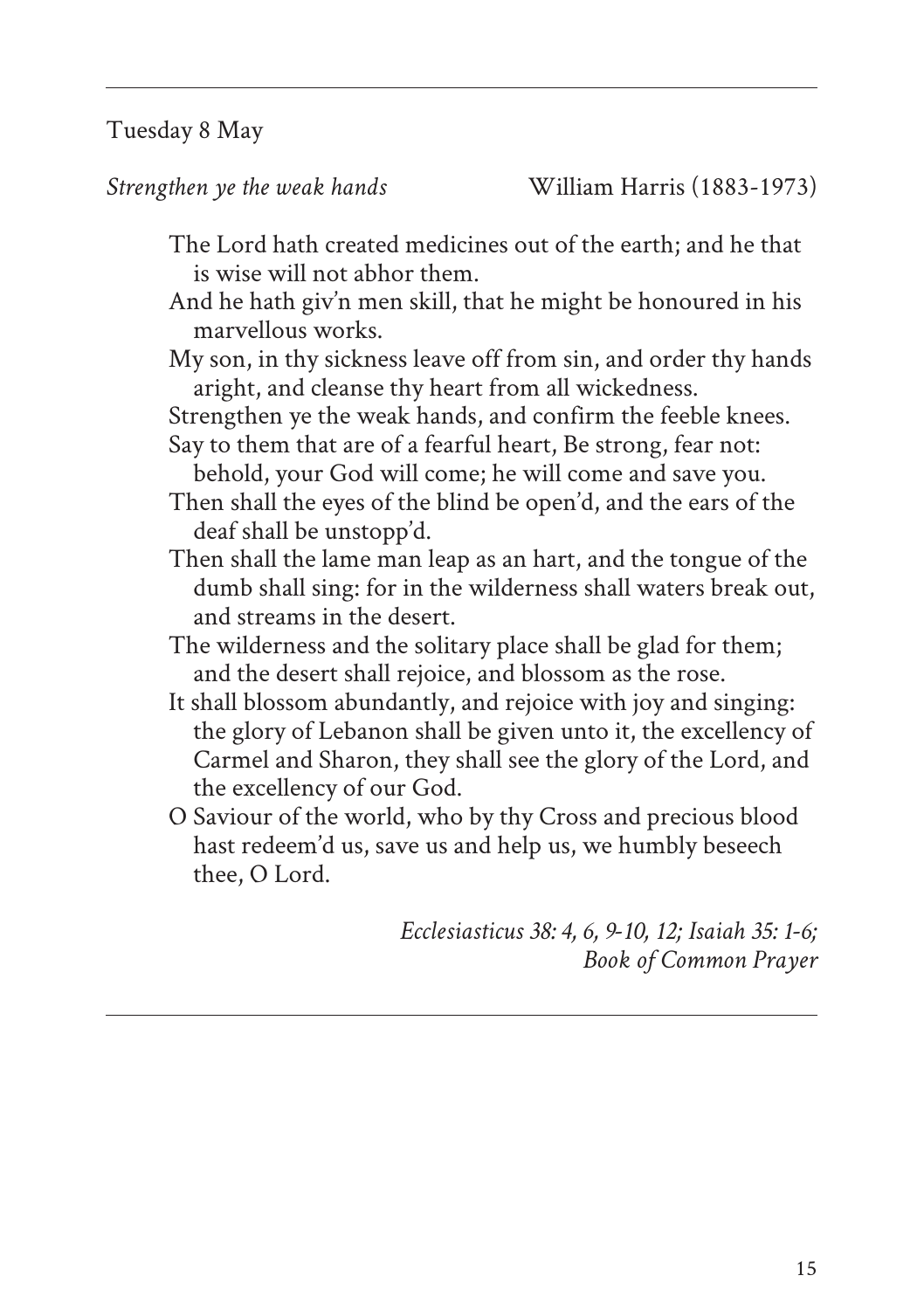Friday 11 May

*Regina caeli* **Cristobal de Morales (***c***.1500-1553**)

See text and translation on page 4.

Saturday 12 May

*Erhaben, O Herr, über alles Lob* Felix Mendelssohn (1809-1847)

Erhaben, O Herr, über alles Lob, über alle Herrlichkeit; herrschest du von Ewigkeit zu Ewigkeit. Halleluja!

*Praise ye, O Lord, above all mankind; ruler for all eternity. Halleluja!*

*Hymn at the Ascension* 

 $... 8003$  .....

### Saturday 12 May

*O clap your hands* Ralph Vaughan Williams (1872-1958)

- O clap your hands, all ye people; shout unto God with the voice of triumph.
- For the Lord most high is terrible: he is a great king over all the earth.
- God is gone up with a shout, the Lord with the sound of a trumpet.
- Sing praises to God; sing praises: sing praises to our king; sing praises.
- For God is the king of all the earth: sing ye praises everyone that hath understanding.
- God reigneth over the heathen; God sitteth upon the throne of his holiness.

Sing praises unto our king, sing praises.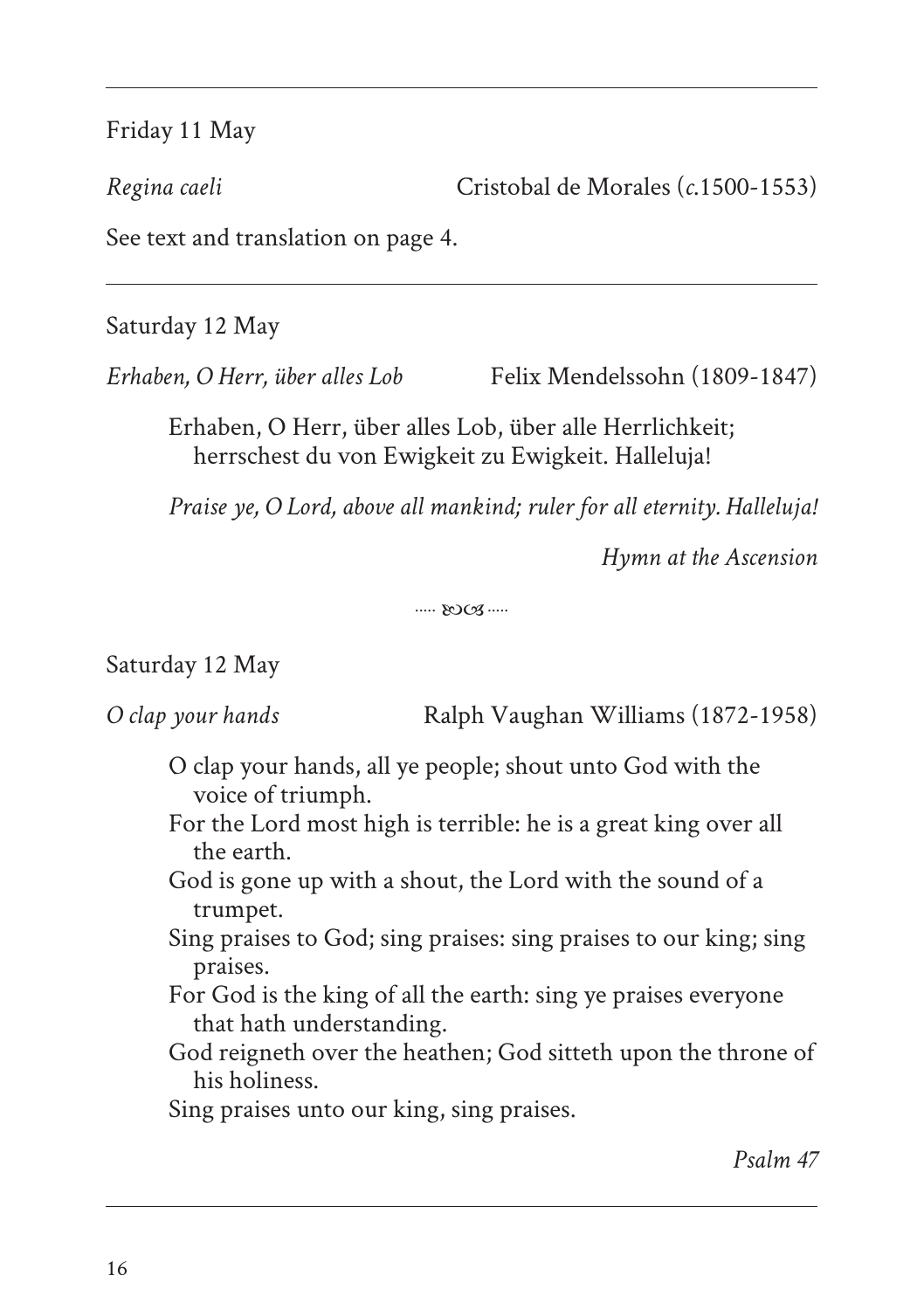### Sunday 13 May

*God is gone up* **Gerald Finzi** (1901-1956)

God is gone up with a triumphant shout: The Lord with sounding trumpets' melodies: Sing praise, sing praise, sing praise, sing praises out, Unto our king sing praise seraphic-wise! Lift up your heads, ye lasting doors, they sing, And let the king of glory enter in.

Methinks I see heaven's sparkling courtiers fly, In flakes of glory down him to attend, And hear heart-cramping notes of melody Surround his chariot as it did ascend; Mixing their music, making ev'ry string More to enravish as they this tune sing.

*Edward Taylor (c.1642-1729)*

### Monday 14 May

*Holy is the true light* **William Harris (1883-1973)** 

Holy is the true light, and passing wonderful, lending radiance to them that endured in the heat of the conflict: from Christ they inherit a home of unfading splendour, wherein they rejoice with gladness evermore. Alleluia.

*Salisbury Diurnal*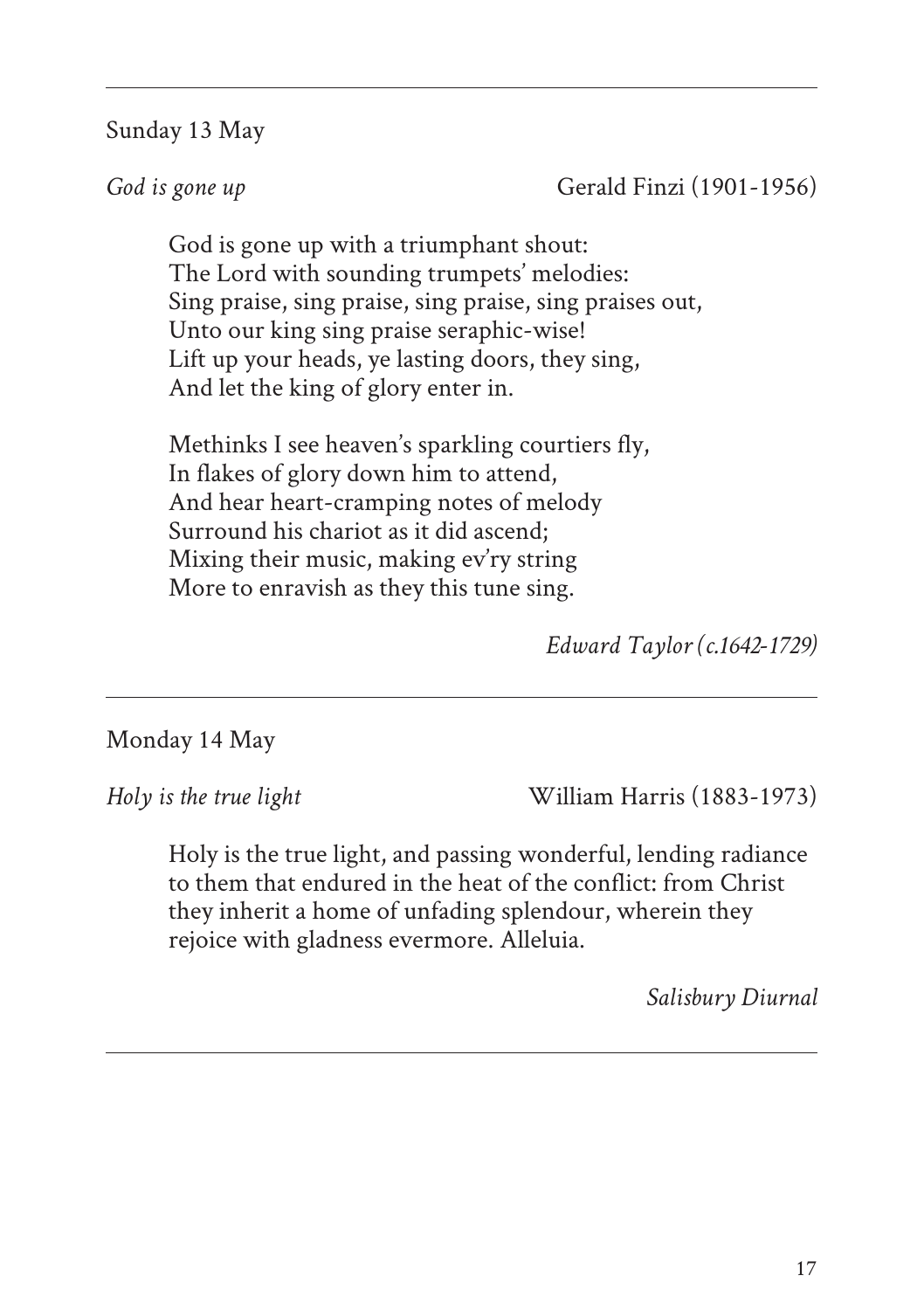Tuesday 15 May

*Surrexit pastor bonus* Felix Mendelssohn (1809-1847)

Surrexit pastor bonus qui animam suam posuit pro ovibus suis, alleluia.

Et pro grege suo mori dignatus est, alleluia.

Et enim pascha nostrum immolatus est Christus. Alleluia.

*The good shepherd, who laid down his life for his sheep, has risen, alleluia. And he did not disdain to die for his flock, alleluia. For truly was Christ the Paschal Lamb sacrificed for us. Alleluia.* 

*Matins Responsory for Easter Monday*

Friday 18 May

*Regina caeli* Cristobal de Morales (*c*.1500-1553)

See text and translation on page 4.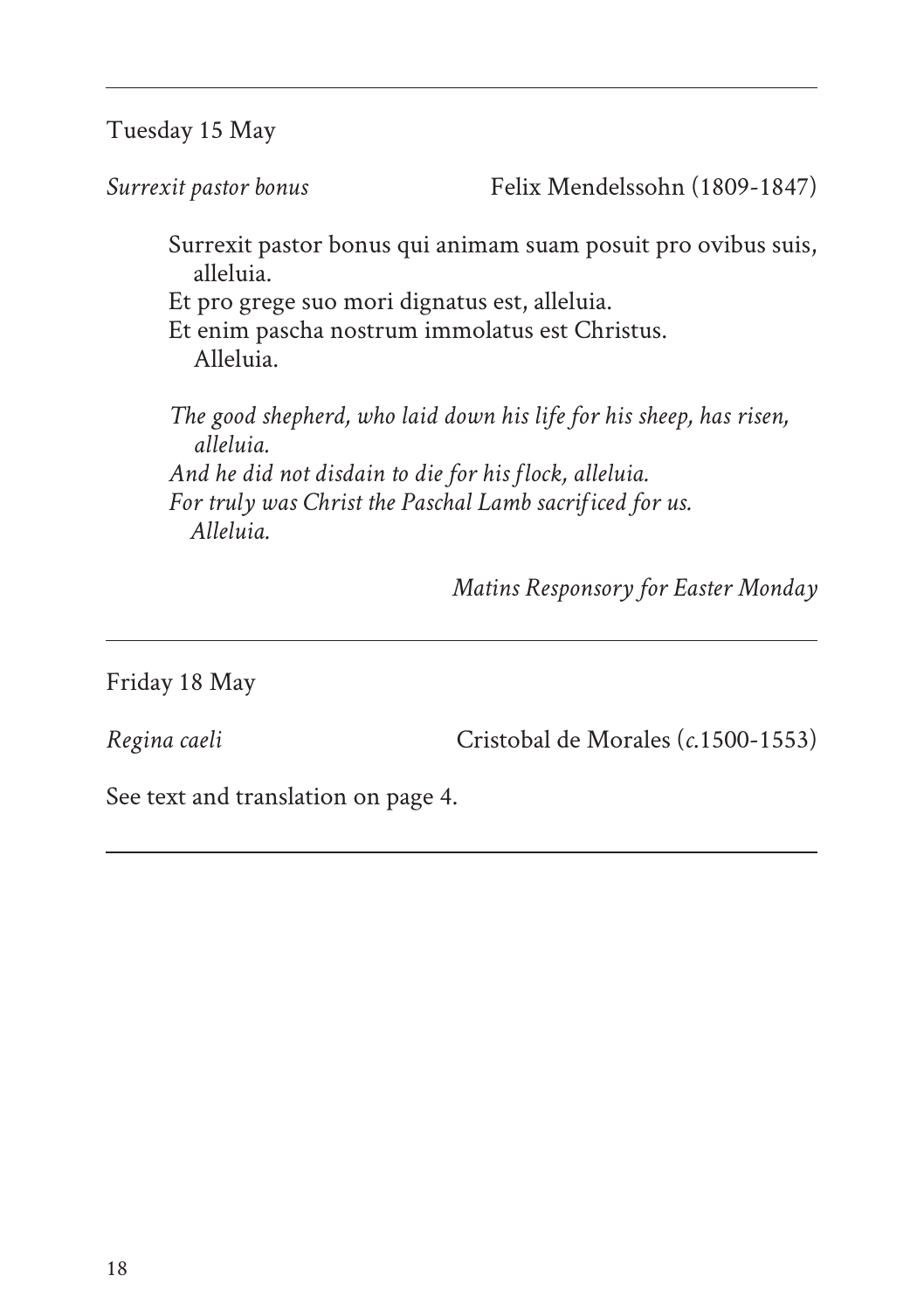Saturday 19 May

*In manus tuas* **Thomas Tallis** (*c.*1505-1585)

In manus tuas, Domine, commendo spiritum meum. Redemisti me Domine, Deus veritatis.

*Into your hands, Lord, I commend my spirit. You have redeemed me Lord, God of truth.*

*Responsory at Compline on Passion Sunday*

 $...$  ......  $8003$  ......

*Jubilate Deo* William Walton *(*1902-1983*)*

O be joyful in the Lord, all ye lands; serve the Lord with gladness, and come before his presence with a song.

Be ye sure that the Lord he is God: it is he that hath made us, and not we ourselves; we are his people and the sheep of his pasture.

O go your way into his gates with thanksgiving, and into his courts with praise: be thankful unto him and speak good of his name.

For the Lord is gracious, his mercy is everlasting: and his truth endureth from generation to generation.

Glory be to the Father, and to the Son, and to the Holy Ghost; as it was in the beginning, is now and ever shall be: world

without end.

Amen.

*Psalm 100*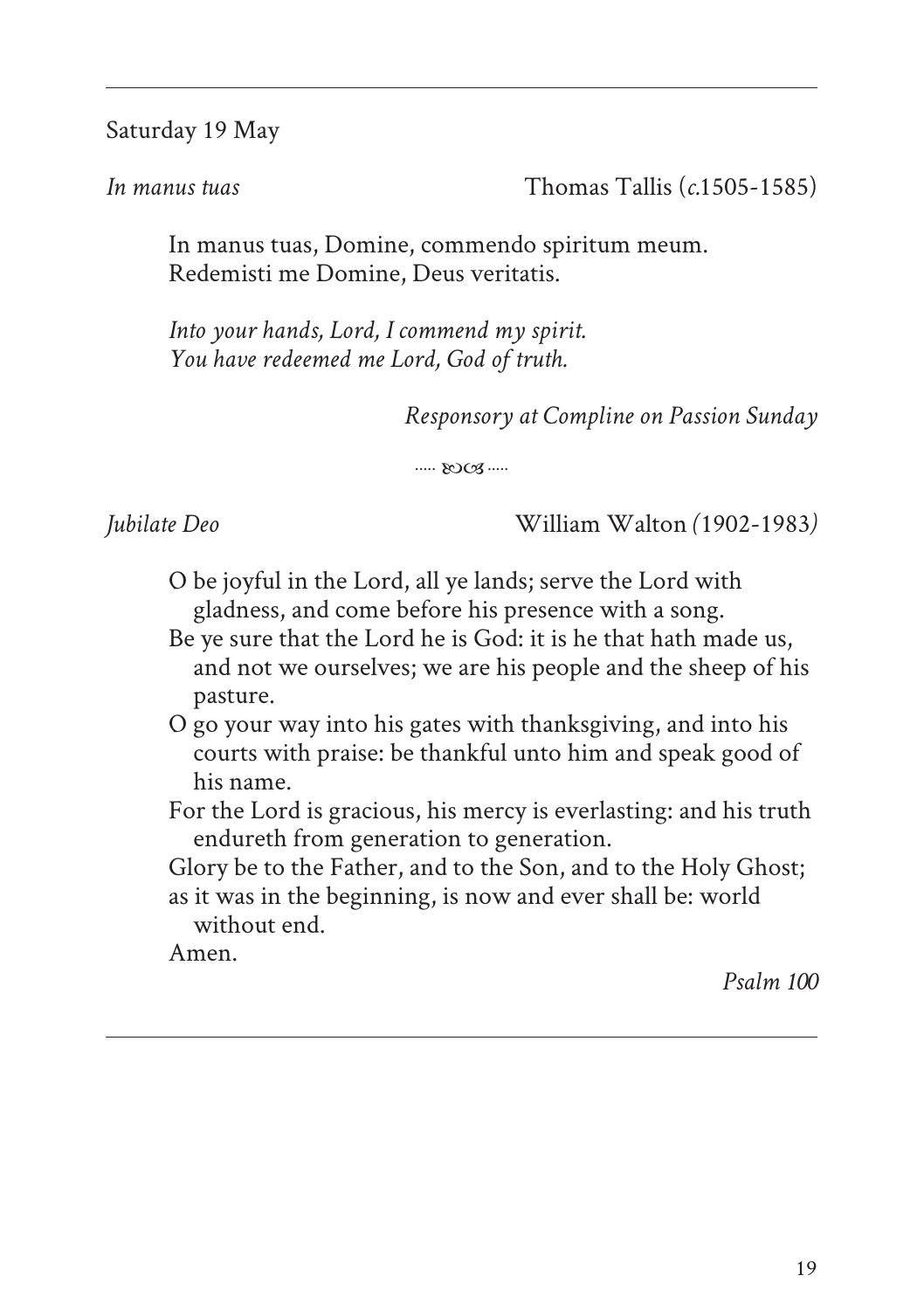#### Sunday 20 May

Veni Sancte Spiritus, Et emitte coelitus Lucis tuae radium.

Veni Pater pauperum, Veni dator munerum, Veni lumen cordium.

Consolator optime, Dulcis hospes animae, Dulce refrigerium.

Lava quod est sordidum, Riga quod est aridum, Sana quod est saucium.

Flecte quod est rigidum, Fove quod est frigidum, Rege quod est devium.

Da tuis fidelibus, In te confidentibus, Sacrum septenarium.

Da virtutis meritum, Da salutis exitum, Da perenne gaudium.

*Veni Sancte Spiritus* Tomas Luis de Victoria (1548-1611)

*Come, Holy Spirit, and give out the heavenly radiance of your light.* 

*Come, Father of the poor, come, giver of gifts, come, light of all hearts.* 

*Best of comforters, sweet guest of the soul, refreshingly sweet.* 

*Wash what is soiled, water what is parched, heal what is wounded.* 

*Flex what is rigid, warm what is cold, correct what has gone astray.* 

*Give to your faithful, who trust in you, your sevenfold gifts.* 

*Reward the virtuous, release the rescued, give joy for ever.* 

*attrib. Stephen Langton, Archbishop of Canterbury (d. 1228)*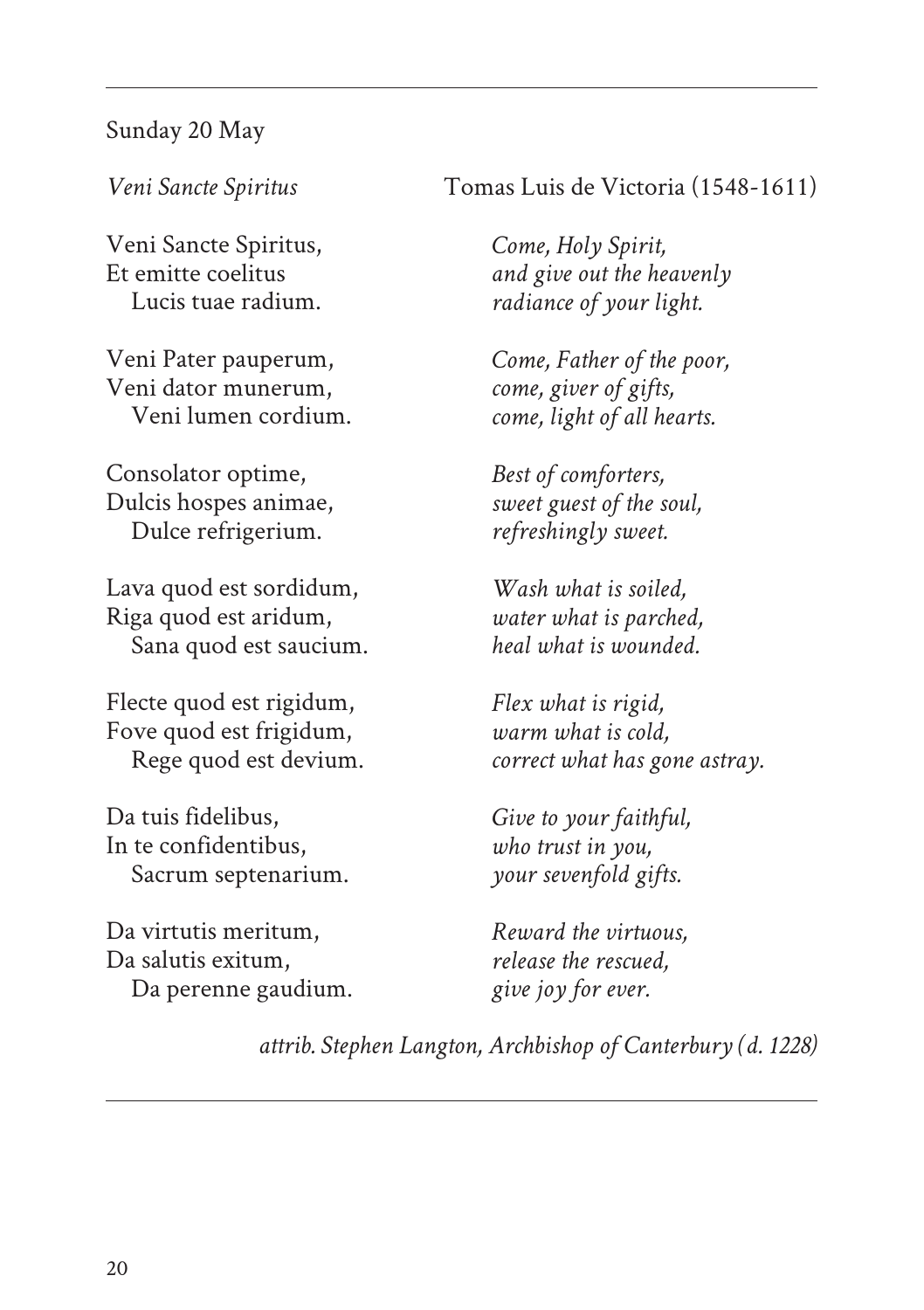Monday 21 May

*Dum complerentur* Tomas Luis de Victoria (1548-1611)

Dum complerentur dies Pentecostes erant omnes pariter dicentes: Alleluia.

Et subito factus est sonus de caelo. Alleluia.

Tamquam spiritus vehementis et replevit totam domum. Alleluia.

Dum ergo essent in unum discipuli congregati propter metum Judaeorum sonus repente de caelo venit super eos.

Alleluia.

Tamquam spiritus vehementis et replevit totam domum. Alleluia.

*And when the day of Pentecost was fully come they were all with one accord in one place saying: Alleluia.*

*And suddenly there came a sound from heaven. Alleluia.*

*As of a mighty rushing wind and it filled all the house. Alleluia.*

*When therefore the disciples were gathered together for fear of the*

*Jewish people, suddenly a sound came upon them from heaven. Alleluia.*

*As of a mighty rushing wind, and it filled all the house. Alleluia.*

*First Responsory at Matins on Whit Sunday; after Acts 2: 1-2*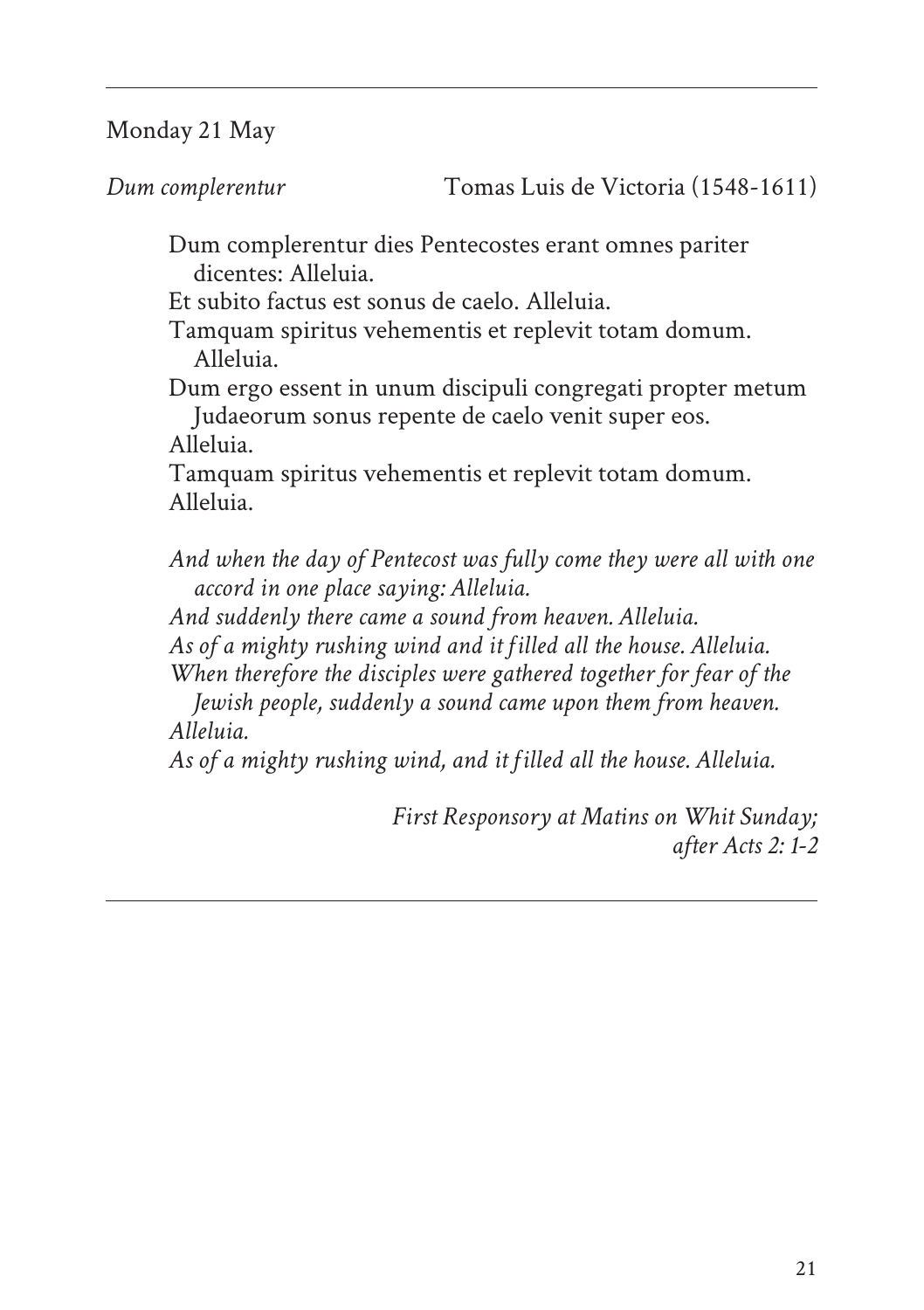Tuesday 22 May

*O God, thou art my God* Henry Purcell (1659-1695)

O God, thou art my God: early will I seek thee.

My soul thirsteth for thee; my flesh also longeth after thee in a barren and dry land where no water is.

- Thus have I looked for thee in holiness, that I might behold thy power and glory.
- For thy loving kindness is better than life itself: my lips shall praise thee.
- As long as I live will I magnify thee on this manner, and lift up my hands in thy name.
- Because thou hast been my helper, therefore under the shadow of thy wings will I rejoice. Hallelujah.

*Psalm 63: 1-5, 8*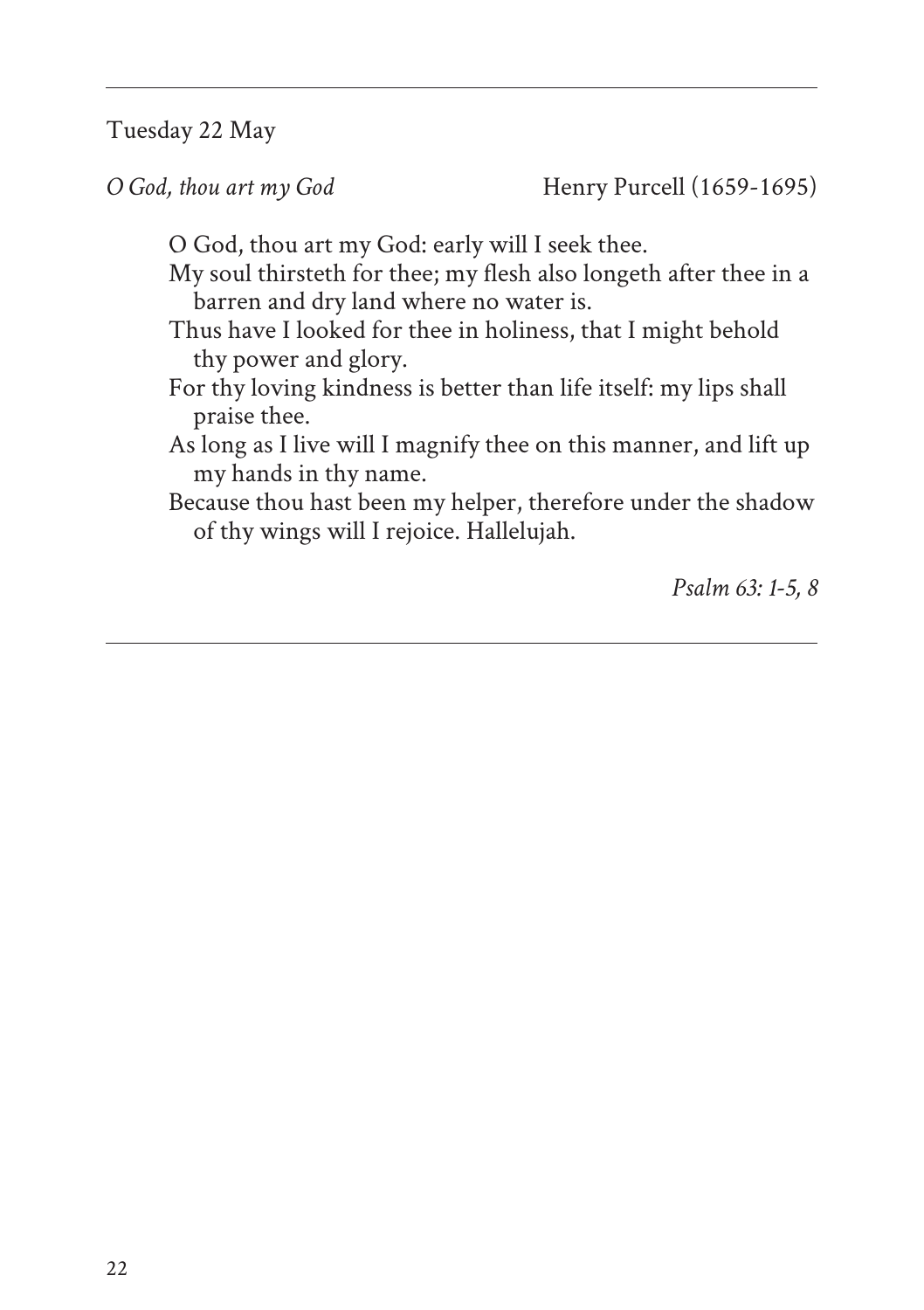### Friday 25 May

*God's grandeur* Kenneth Leighton (1929-1988)

The world is charged with the grandeur of God. It will flame out, like shining from shook foil; It gathers to a greatness, like the ooze of oil Crushed. Why do men then now not reck his rod? Generations have trod, have trod, have trod; And all is seared with trade; bleared, smeared with toil; And bears man's smudge and shares man's smell: the soil Is bare now, nor can foot feel, being shod.

And for all this, nature is never spent; There lives the dearest freshness deep down things; And though the last lights off the black west went Oh, morning, at the brown brink eastward, springs— Because the Holy Ghost over the bent World broods with warm breast and with ah! bright wings.

*Gerard Manley Hopkins (1844-1889)*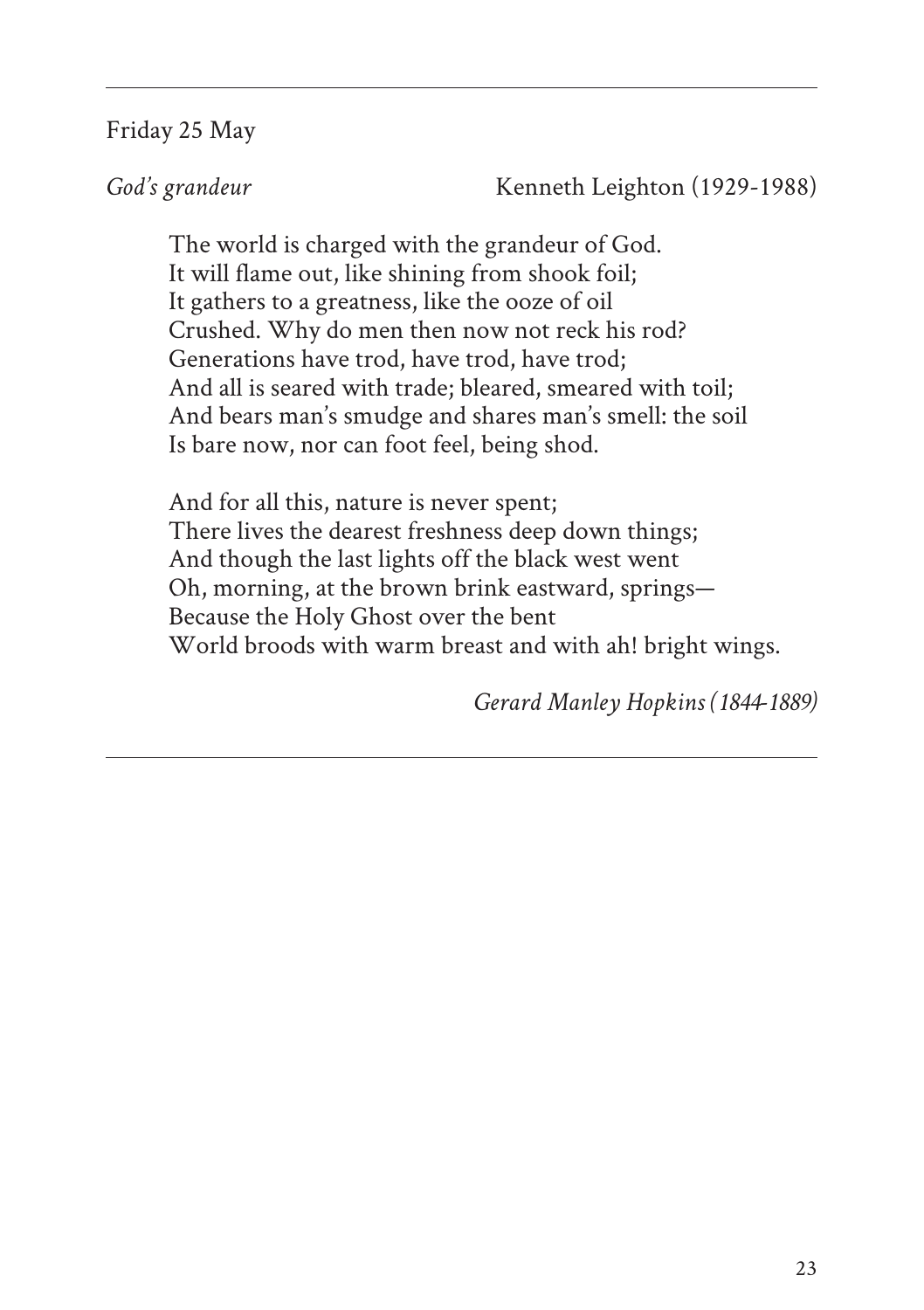Saturday 26 May

*Hail, gladdening light* Charles Wood (1866-1926)

Hail, gladdening light, of his pure glory poured who is immortal Father, heavenly, blest, holiest of holies, Jesus Christ our Lord.

Now we are come to the sun's hour of rest, the lights of evening round us shine, we hymn the Father, Son, and Holy Spirit divine.

Worthiest art thou at all times to be sung with undefilè d tongue, Son of our God, Giver of life, alone, Therefore in all the world thy glories, Lord, they own.

> *The ancient Greek evening hymn* Phos hilaron*, translated by John Keble (1792-1866)*

> > $...$  .....  $x_{0}$  (2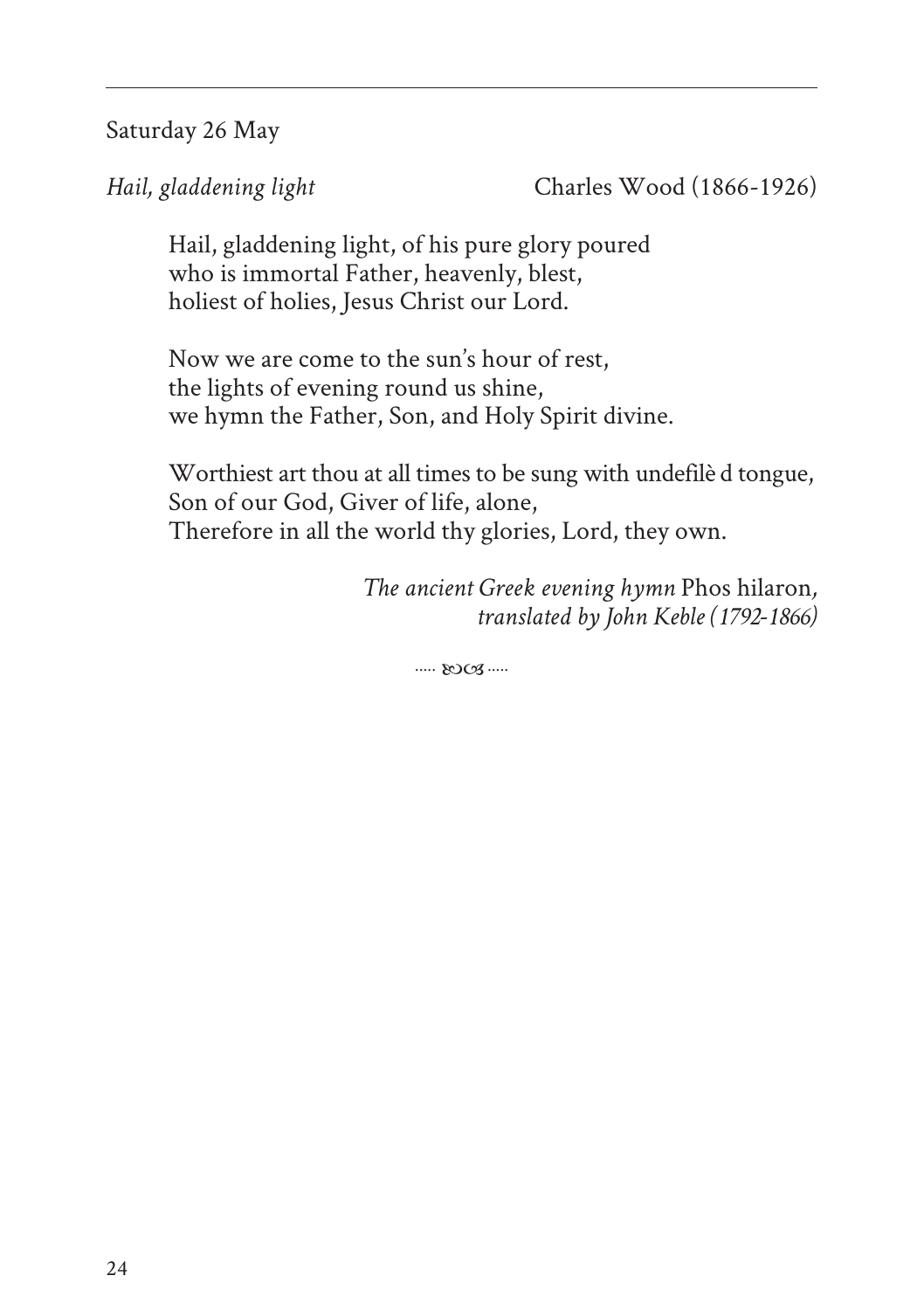#### Saturday 26 May

Ave cujus conceptio Solemni plena gaudio Celestia terrestria Nova replet letitia.

Ave cujus nativitas Nostra fuit solemnitas Ut lucifer lux oriens Ipsum solem preveniens.

Ave pia humilitas Sine viro fecunditas Cujus annuntiatio Nostra fuit redemptio.

Ave vera virginitas, Immaculata castitas, Cujus purificatio Nostra fuit purgatio.

Ave plena in omnibus Angelicis virtutibus, Cujus fuit assumptio Nostra glorificatio.

#### *Ave cujus conceptio* Nicholas Ludford (*c*.1490-*c*.1557)

*Hail, thou whose conception Filled with devout joy Makes heaven and earth Replete with a new gladness.*

*Hail, thou whose nativity Was our celebration Like the morning star, a dawning light Preceding the sun itself.*

*Hail, thou humble obedience, Fertility without man's intervention, Whose annunciation Was our redemption.*

*Hail, thou true virginity, Spotless chastity, Whose purification Was our purgation.*

*Hail, thou filled with all Angelic virtues, Whose assumption Was our glorification.*

*Anonymous*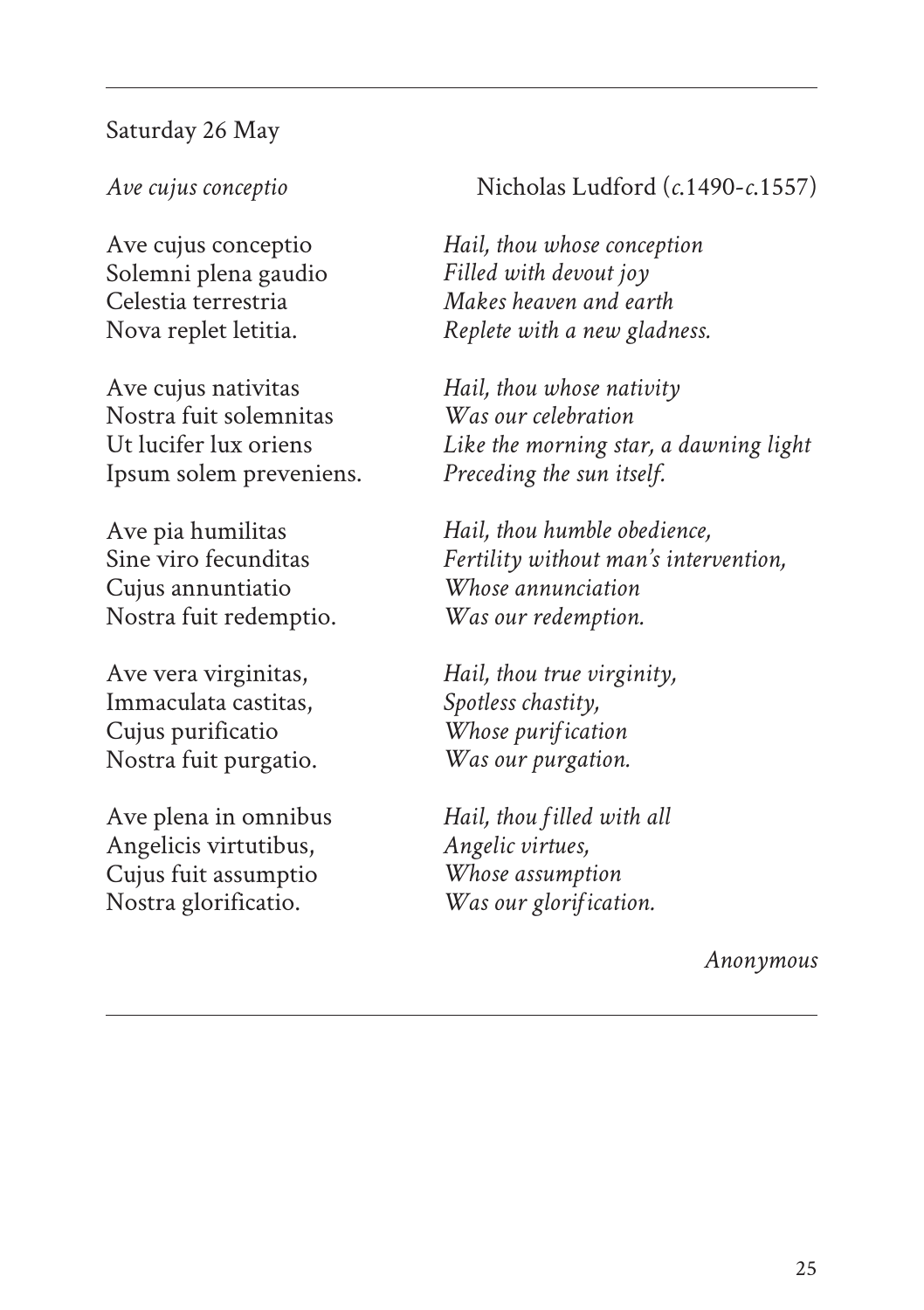Monday 28 May

*Great Lord of lords* Charles Wood (1866-1926)

Great Lord of lords, supreme immortal king, O give us grace to sing Thy praise, which makes earth, air, and heaven to ring.

O word of God, from ages unbegun, The Father's only son, With him in power, in substance, thou art one.

O Holy Ghost, whose care doth all embrace, Thy watch is o'er our race, Thou source of life, thou spring of peace and grace.

One living Trinity, one unseen light, All, all is thine, thy light Beholds alike the bounds of depth and height. Amen.

*Henry Ramsden Bramley (1833-1917)*

Tuesday 29 May

*If ye love me* Thomas Tallis (*c*.1505-1585)

If ye love me, keep my commandments.

And I will pray the Father, and he shall give you another comforter, that he may bide with you for ever, ev'n the spirit of truth.

*John 14: 15-17*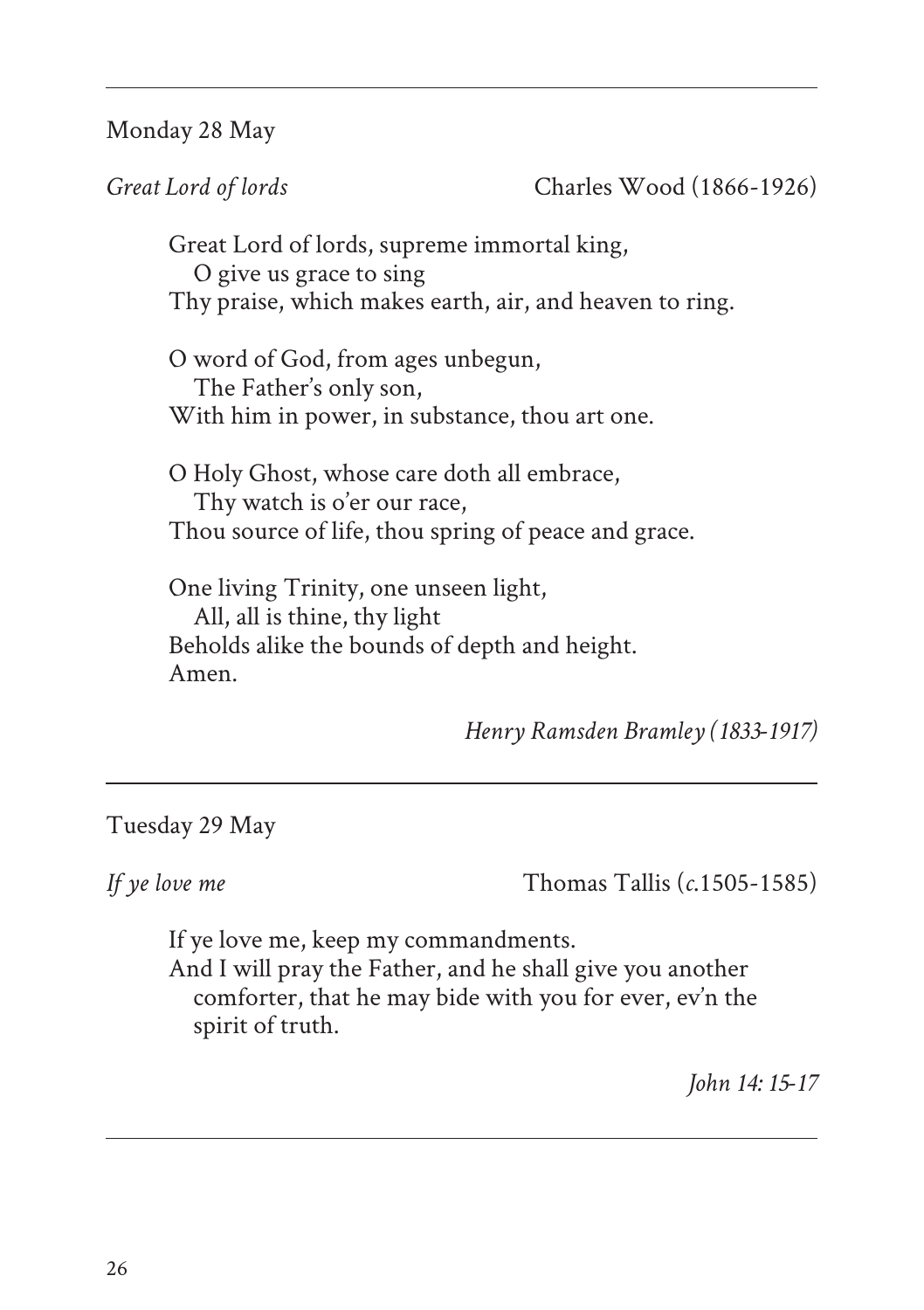### Friday 1 June

*Quae est ista* G. P. da Palestrina (1525/6-1594)

Quae est ista quae progreditur quasi aurora consurgens, pulchra ut luna, electa ut sol, terribilis ut castrorum acies ordinata?

*Who is she who comes forth like the rising dawn, fair as the moon and bright as the sun, terrible as an army in full array?*

*Song of Songs 6: 9*

Saturday 2 June

*Libera nos, salva nos* John Sheppard (*c*.1515-1558)

Libera nos, salva nos, iustifica nos, O beata Trinitas.

*Free us, save us, defend us, O blessed Trinity.*

*Sixth Psalm Antiphon at Matins on Trinity Sunday*

 $...$   $8003$   $...$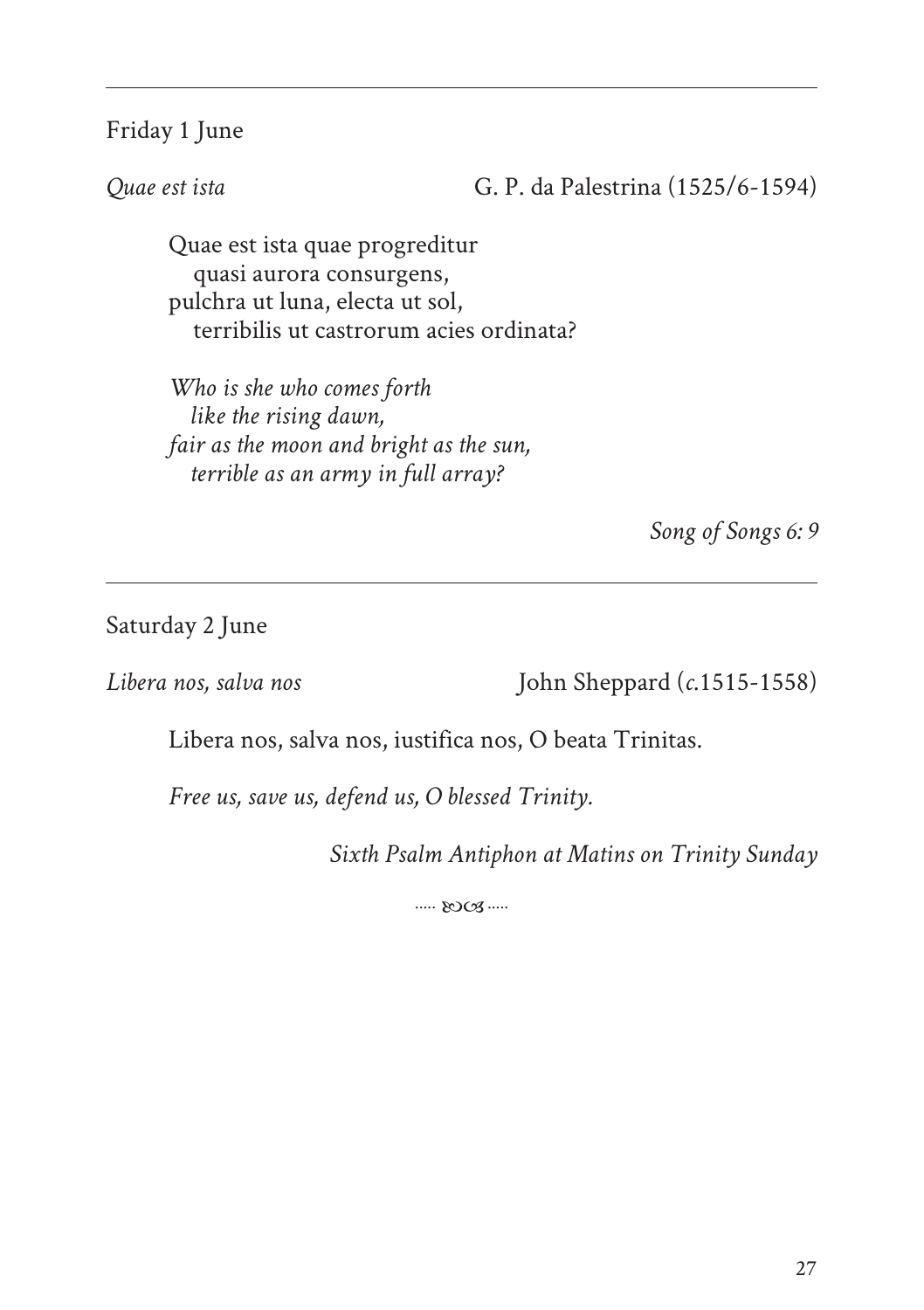#### Saturday 2 June

*Salve regina* Francis Poulenc (1899-1963)

Salve Regina, mater misericordiae, vita, dulcedo, et spes nostra, salve! Ad te clamamus, exsules filii Evae, ad te suspiramus, gementes et flentes, in hac lacrimarum valle. Eja ergo, advocata nostra, illos tuos misericordes oculos ad nos converte et Jesum, benedictum fructum ventris tui, nobis, post hoc exilium, ostende, O clemens, O pia, O dulcis virgo Maria.

*Hail, Holy Queen, mother of mercy, [Hail] our life, our sweetness and our hope! To thee do we cry, poor banished children of Eve, to thee do we send up our sighs, mourning and weeping in this valley of tears. Turn, then, most gracious advocate, thine eyes of mercy toward us, and after this, our exile, show unto us the blessed fruit of thy womb, Jesus. O clement, O loving, O sweet Virgin Mary.*

> *Antiphon to the Blessed Virgin Mary from Trinity to Advent*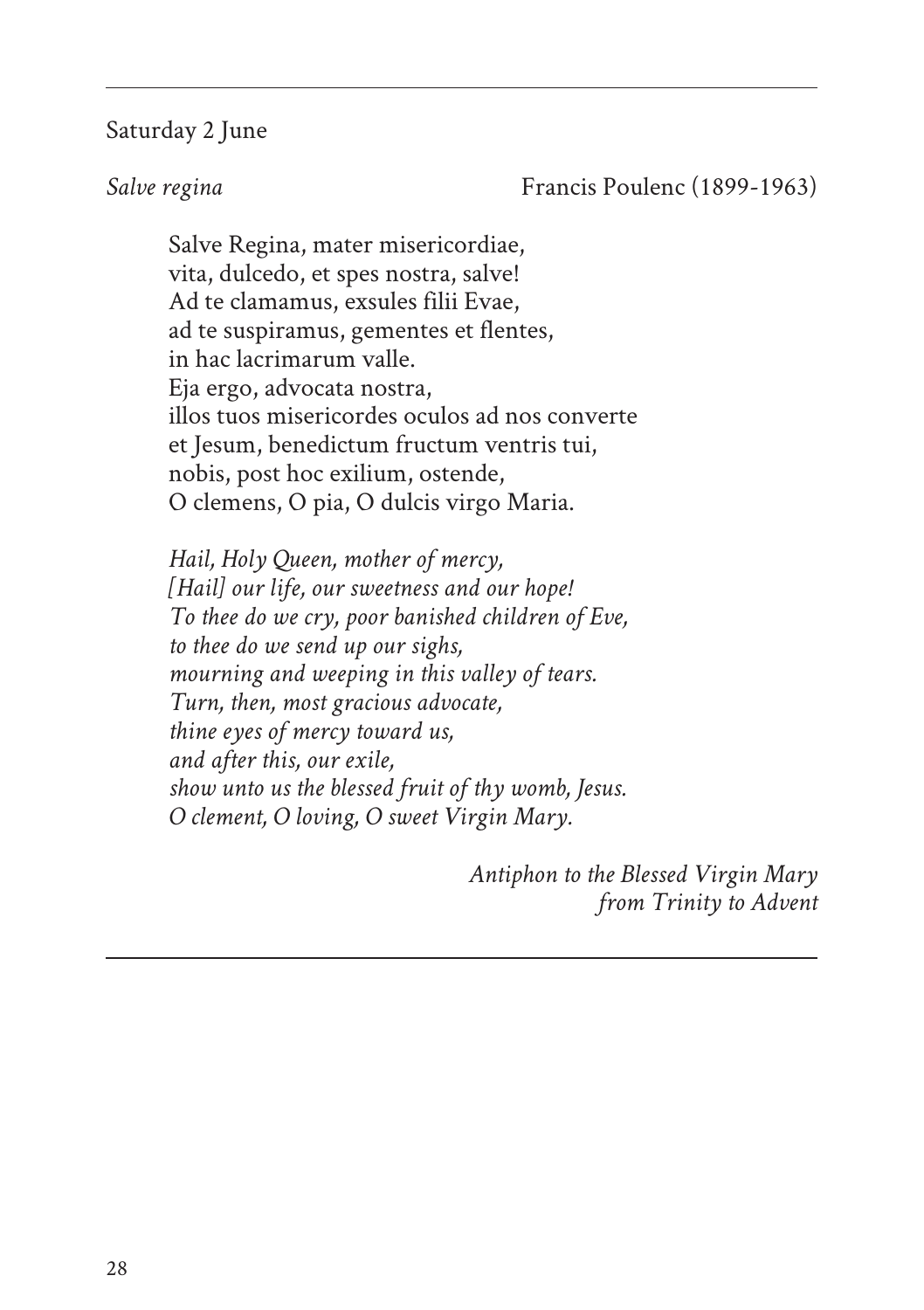### Sunday 3 June

*Tribue Domine* William Byrd (*c*.1535-1623)

Tribue, Domine, ut donec in hoc fragili corpore positus sum laudet te cor meum, laudet te lingua mea, et omnia ossa mea dicant: Domine, quis similis tui?

Tu es Deus omnipotens, quem trinum in personis, et unum in substantia deitatis colimus et adoramus: Patrem ingenitum, Filium de Patre unigenitum, Spiritum Sanctum de utroque procedentem et in utroque permanentem, sanctam et individuam Trinitatem, unum Deum omnipotentem.

Te deprecor, supplico et rogo, auge fidem, auge spem, auge charitatem: Fac nos per ipsam gratiam tuam semper in fide stabiles, et in opere efficaces, ut per fidem rectam, et condigna fidei opera, ad vitam, te miserante, perveniamus aeternam.

Gloria Patri, qui creavit nos, gloria Filio, qui redemit nos: gloria Spiritui Sancto, qui sanctificavit nos: gloria summae et individuae Trinitati, cuius opera inseparabilia sunt, cuius imperium sine fine manet. Te decet laus, te decet hymnus, tibi debetur omnis honor, tibi benedictio et claritas, tibi gratiarum actio, tibi honor, virtus et fortitudo, Deo nostro, in saecula saeculorum, Amen.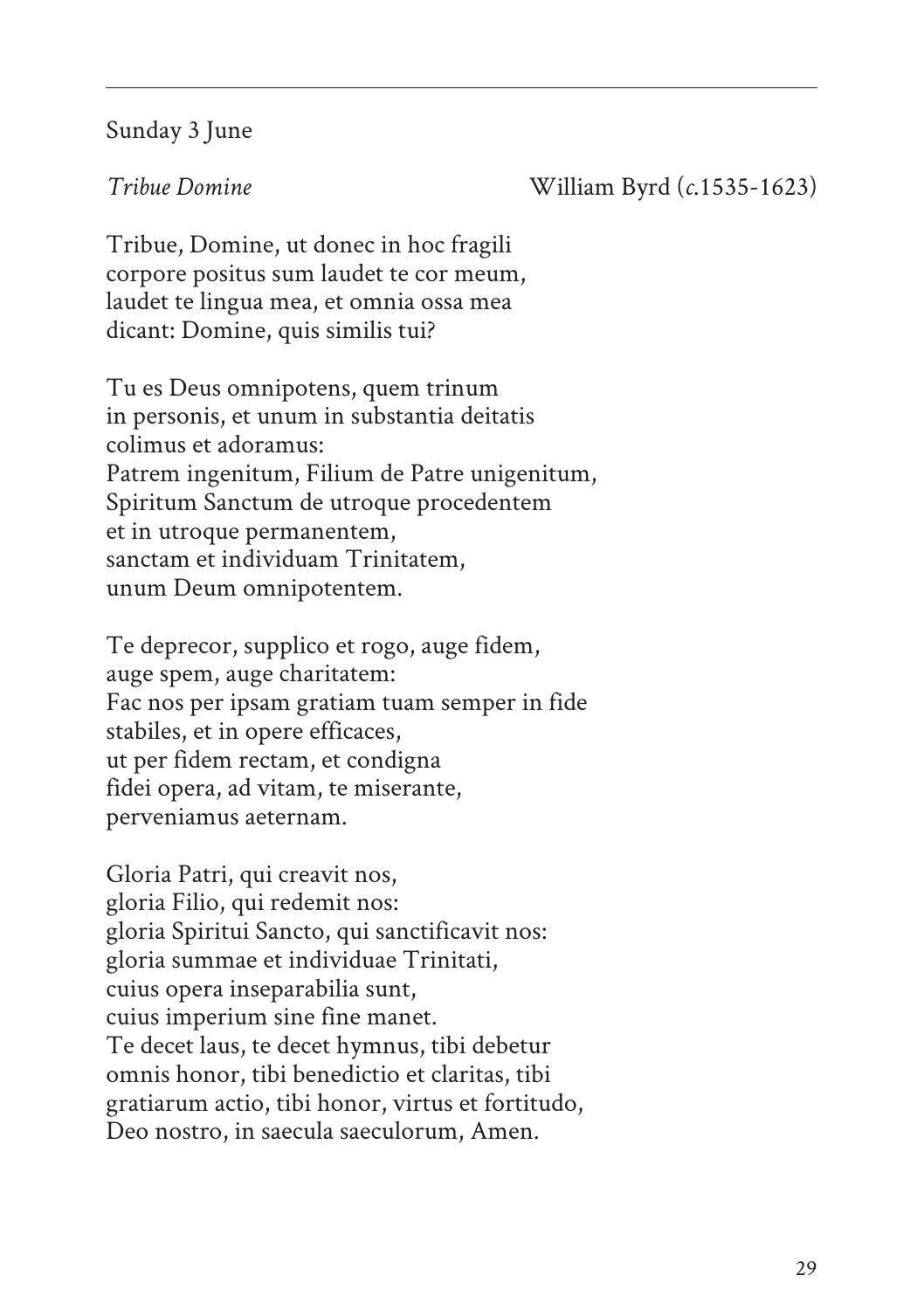### Sunday 3 June

*Grant, O Lord, that while I am in this fragile body my heart may praise you, my tongue may praise you, and all my being may say: Lord, who is there like you?*

*You are Almighty God whom we worship and adore, three persons, and one divine essence: the Father unbegotten, the only begotten Son of the Father, the Holy Spirit who proceeds from both, yet abides in both, the holy and undivided Trinity, one God omnipotent.*

*I pray, beseech and entreat you: increase my faith, increase my hope, increase my charity. By your grace make us always steadfast in our faith, and successful in our deeds, that through true faith and deeds worthy of that faith we may come, by your mercy, to eternal life.*

*Glory be to the Father, who created us. Glory be to the Son who redeemed us. Glory be to the Holy Spirit who sanctified us. Glory be to the highest and undivided Trinity, whose works are inseparable, whose kingdom abides for ever. You are worthy of praise, worthy of songs of praise: all honour and blessing and glory, thanksgiving, honour, perfection and might be yours, our God, for ever and ever. Amen.*

*Anonymous 16th century*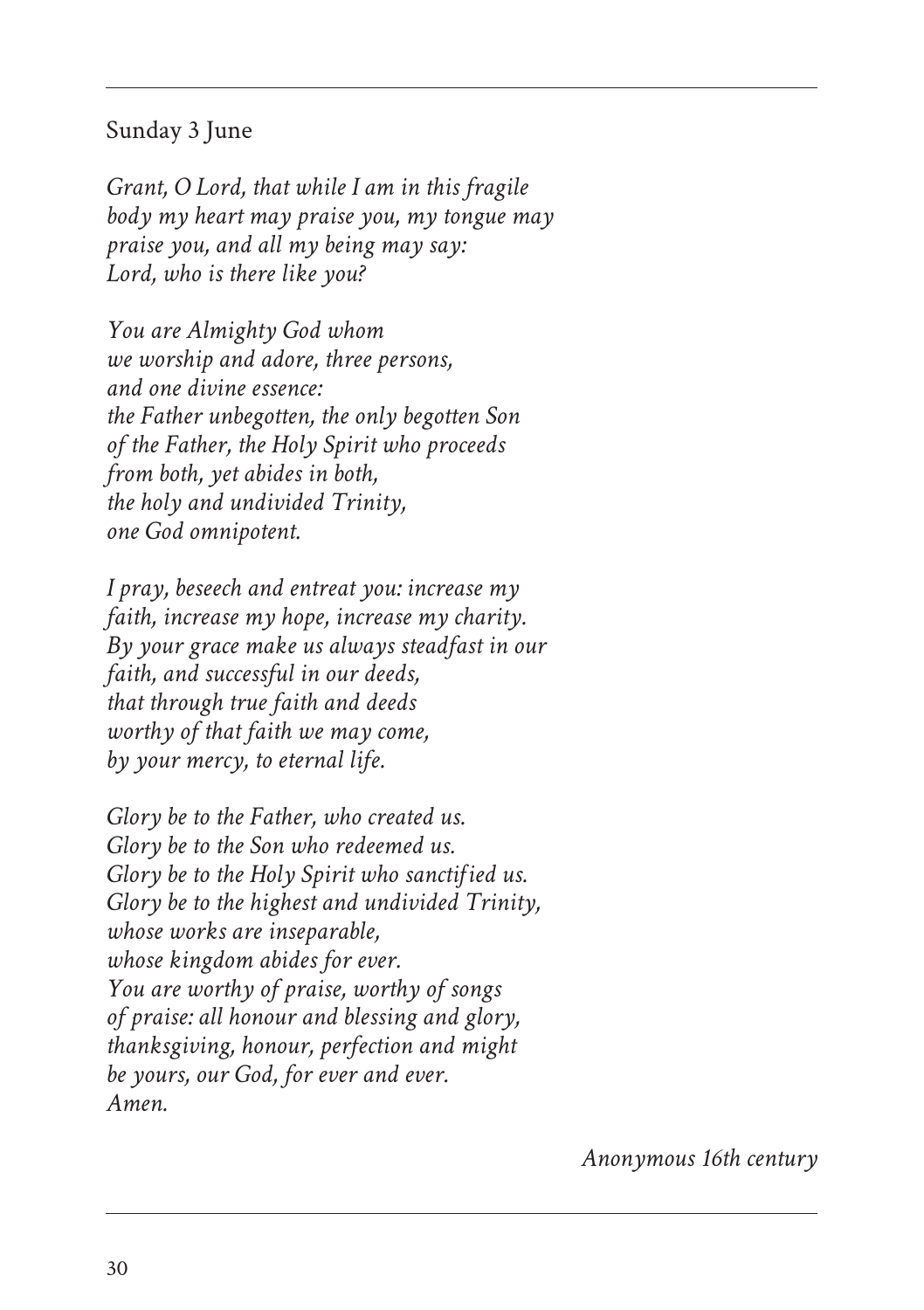### Monday 4 June

*In manus tuas* John Sheppard (*c*.1515-1558)

See text and translation on page 19.

#### Tuesday 5 June

*Letze Stunde, brich herein* J. S. Bach (1685-1750)

Letzte Stunde, brich herein, Mir die Augen zuzudrücken! Laß mich Jesu Freudenschein Und sein helles Licht erblicken, Laß mich Engeln ähnlich sein! Letzte Stunde, brich herein.

*Last hour, break forth, to press close my eyes! Let me gaze upon Jesus' joyous glow and his bright light, let me be like the angels! Last hour, break forth!*

> *Salomo Franck (1659-1725)* aria from *Der Himmel lacht! die Erde jubilieret*, BWV 31 Cantata for Easter Day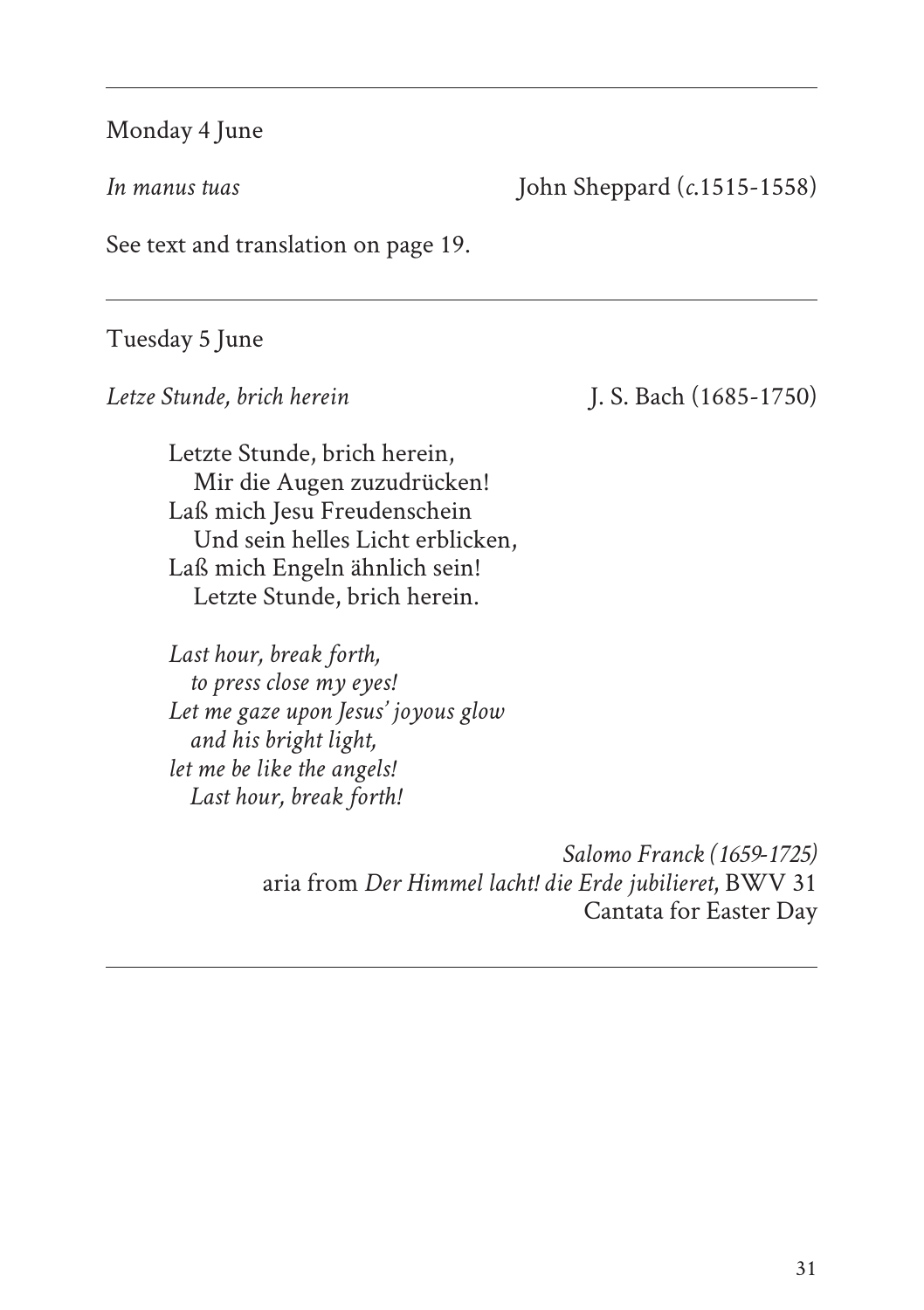Thursday 7 June

My soul, there is a country, Far beyond the stars, Where stands a wingè d sentry, All skillful in the wars.

There, above noise and danger, Sweet Peace sits crowned with smiles, And One born in a manger Commands the beauteous files.

*My soul there is a country* C. H. H. Parry (1848-1918)

He is thy gracious Friend And (O my soul, awake!) Did in pure love descend, To die here for thy sake.

If thou canst get but thither, There grows the flower of peace, The rose that cannot wither, Thy fortress, and thy ease.

Leave, then, thy foolish ranges; For none can thee secure But One, who never changes, Thy God, thy Life, thy Cure.

*Henry Vaughan (1621-1695)*

### Friday 8 June

*Bring us, O Lord God* William Harris (1883-1973)

Bring us, O Lord God, at our last awakening into the house and gate of heaven, to enter into that gate and dwell in that house, where there shall be no darkness nor dazzling, but one equal light; no noise nor silence, but one equal music; no fears nor hopes, but one equal possession; no ends nor beginnings, but one equal eternity; in the habitations of thy glory and dominion, world without end. Amen.

*John Donne (1572-1631)*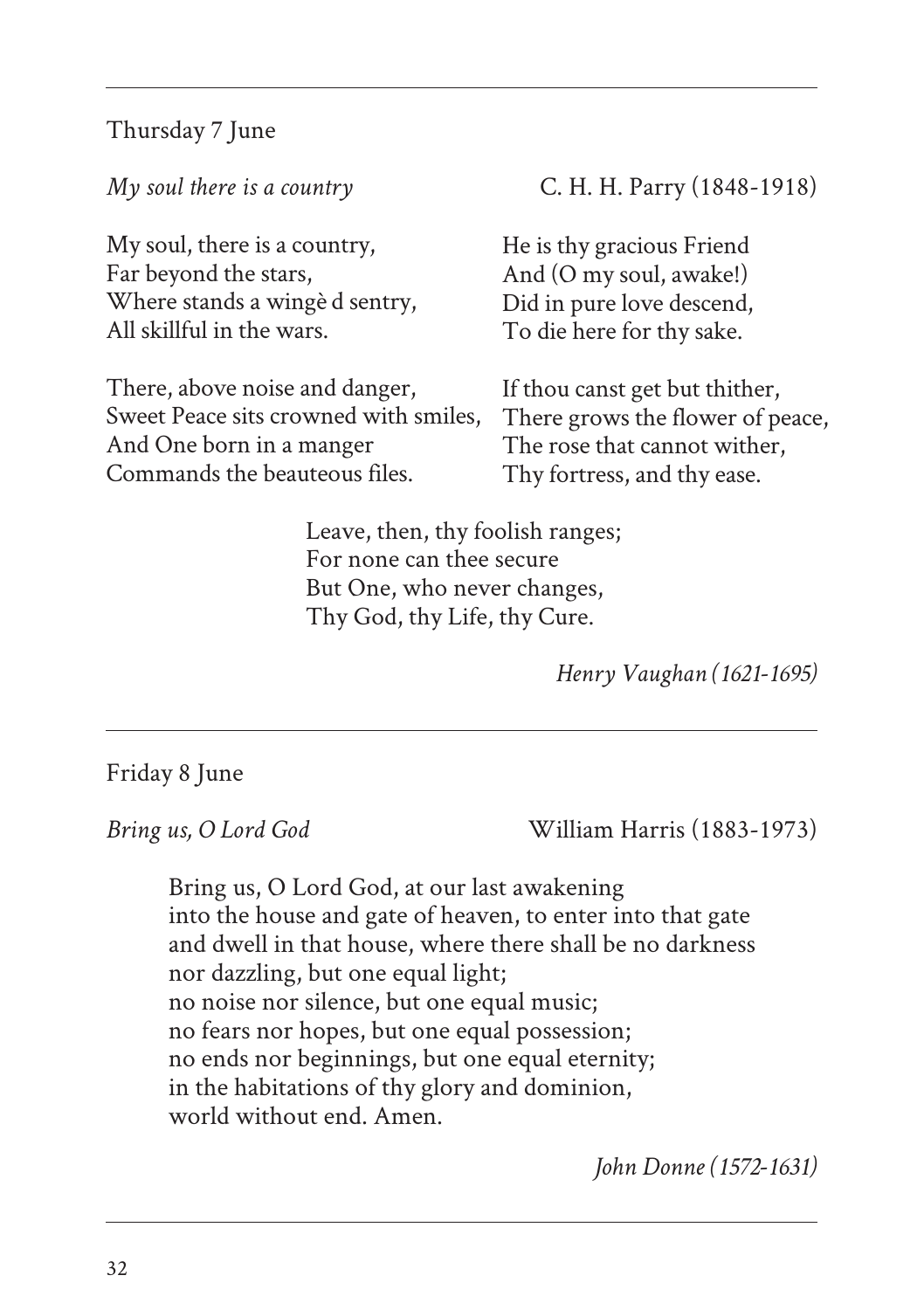### Saturday 9 June

Regis regum rectissimi Prope est dies Domini Dies irae et vindictae, Tenebrarum et nebulae, Regis regum rectissimi.

Diesque mirabilium Tonitruorum fortium, Dies quoque angustiae, Maeroris ac tristiae. Regis regum rectissimi.

In quo cessabit mulierum Amor et desiderium Nominumque contentio Mundi huius et cupido. Regis regum rectissimi.

### *A Hymn of St Columba* Benjamin Britten (1913-1976)

*King of kings and of lords most high, Comes his day of judgement nigh: Day of Wrath and vengeance stark, Day of shadows and cloudy dark, King of kings and of lords most high.*

*Thunder shall rend that day apart, Wonder amaze each fearful heart. Anguish and pain and deep distress Shall mark that day of bitterness. King of kings and of lords most high.*

*That day the pangs of lust will cease, Man's questing heart shall be at peace; Then shall the great no more contend And worldly fame be at an end. King of kings and of lords most high.*

> *attributed to St Columba (521-597); translated by John Andrews*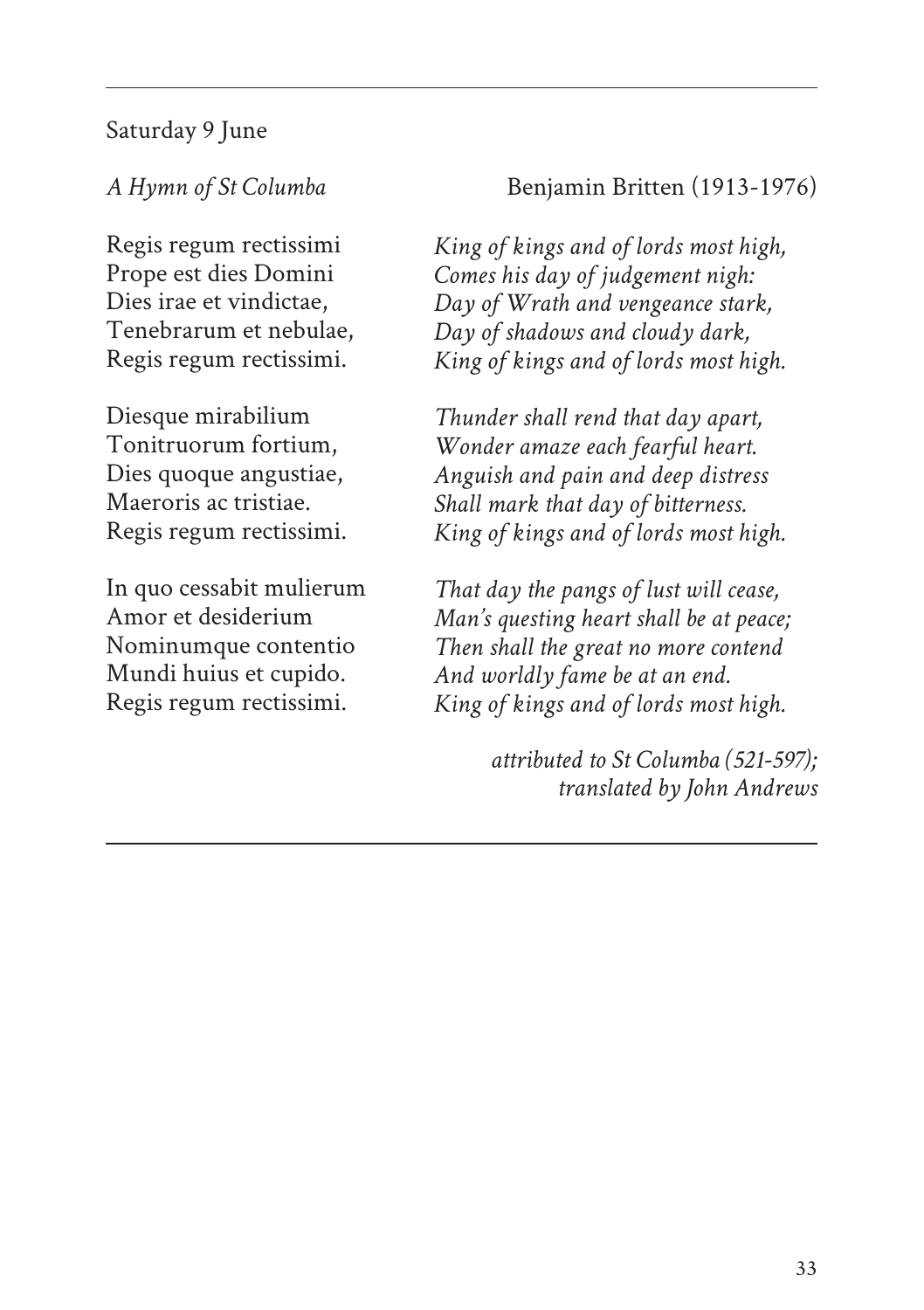Monday 11 June

*Mihi autem nimis* Thomas Tallis (*c*.1505-1585)

Mihi autem nimis honorati sunt amici tui, Deus: nimis confortatus est principatus eorum.

*How greatly I honour those dear to you, God; how greatly reinforced is their might*.

> *Introit at Mass, Common of Apostles after Psalm 139: 17*

Tuesday 12 June

*My beloved spake* Thomas Tomkins (1572-1656)

See text on page 10.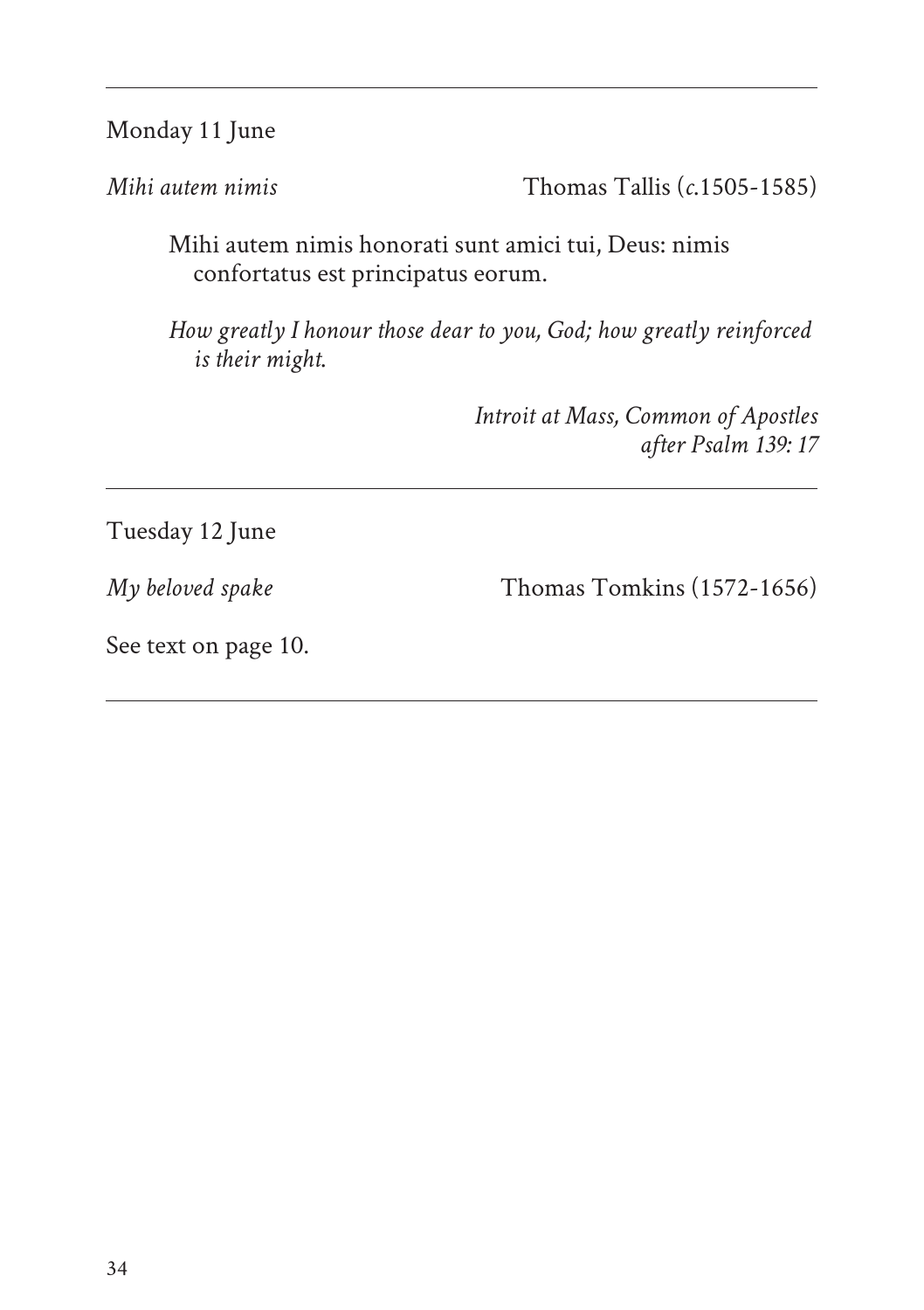#### Friday 15 June

*Laudate Dominum* G. P. da Palestrina (1525/6-1594)

Laudate Dominum, omnes gentes, laudate eum, omnes populi. Quoniam confirmata est super nos misericordia eius, et veritas Domini manet in aeternum. Gloria Patri, et Filio, et Spiritui Sancto. Sicut erat in principio, et nunc, et semper, et in saecula saeculorum. Amen.

*Praise the Lord, all nations, praise him, all peoples. For his mercy towards us is confirmed, and the truth of the Lord remains for ever. Glory be to the Father, and to the Son, and to the Holy Spirit. As it was in the beginning, and is now, and ever shall be, world without end. Amen.*

*Psalm 117*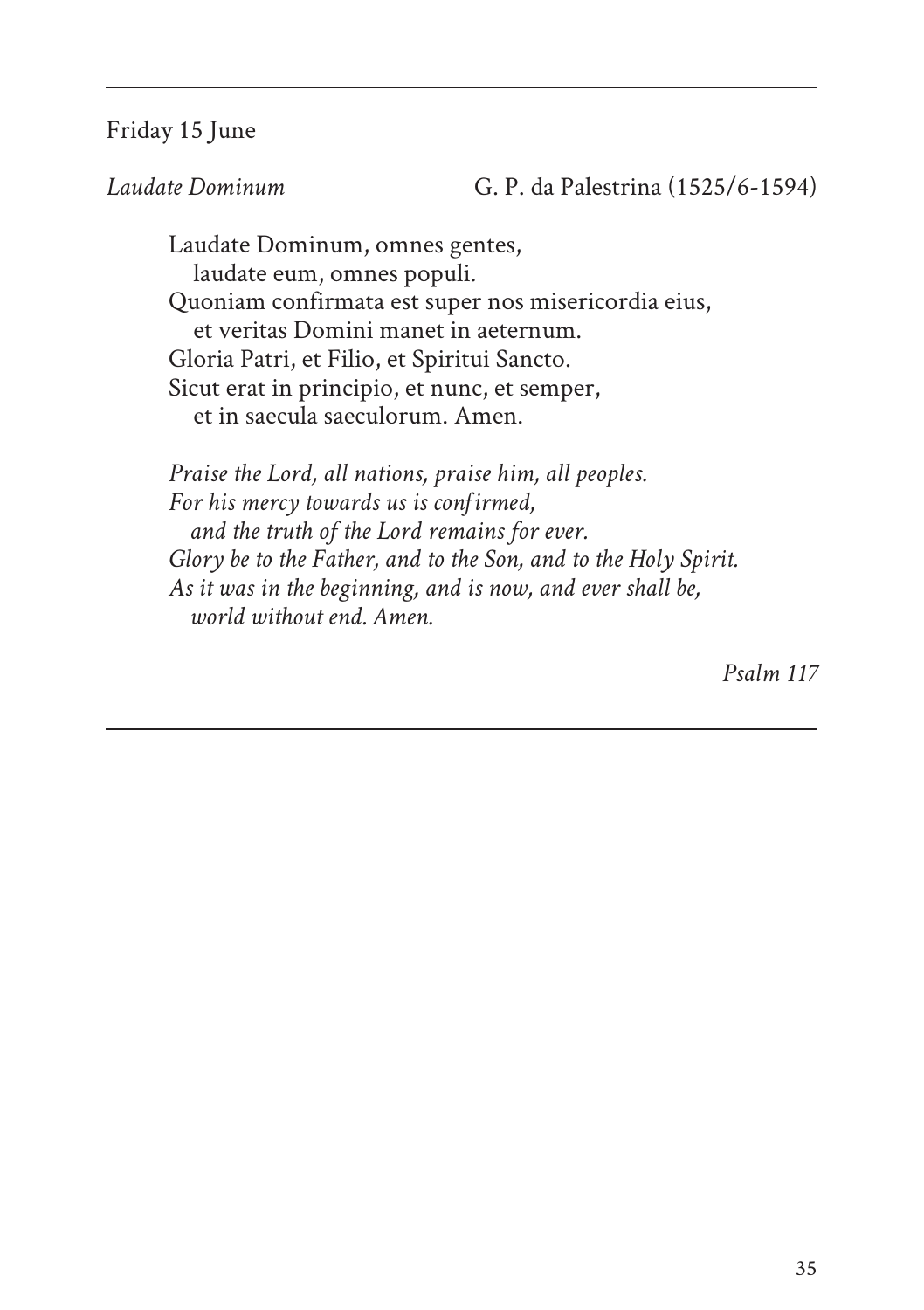#### Saturday 16 June

#### *O nata lux* Thomas Tallis (*c.*1505-1585)

O nata lux de lumine, Jesu Redemptor saeculi, dignare clemens supplicum laudes precesque sumere.

Qui carne quondam contegi dignatus es pro perditis, nos membra confer effici tui beati corporis.

*O light of light, by love inclined, Jesu, redeemer of mankind, With loving kindness deign to hear From suppliant voices praise and prayer.*

*Thou who to raise our souls from hell Didst deign in fleshly form to dwell, Vouchsafe us, when our race is run, In thy fair body to be one.*

> *Hymn at Lauds on the Feast of the Transfiguration, translated by Laurence Housman (1865-1959)*

 $1.18003...$  .....  $8003...$ 

#### Saturday 16 June

Take him, earth, for cherishing **Herbert Howells (1892-1983)** 

Take him, earth, for cherishing; To thy tender breast receive him. Body of a man I bring thee, Noble even in its ruin.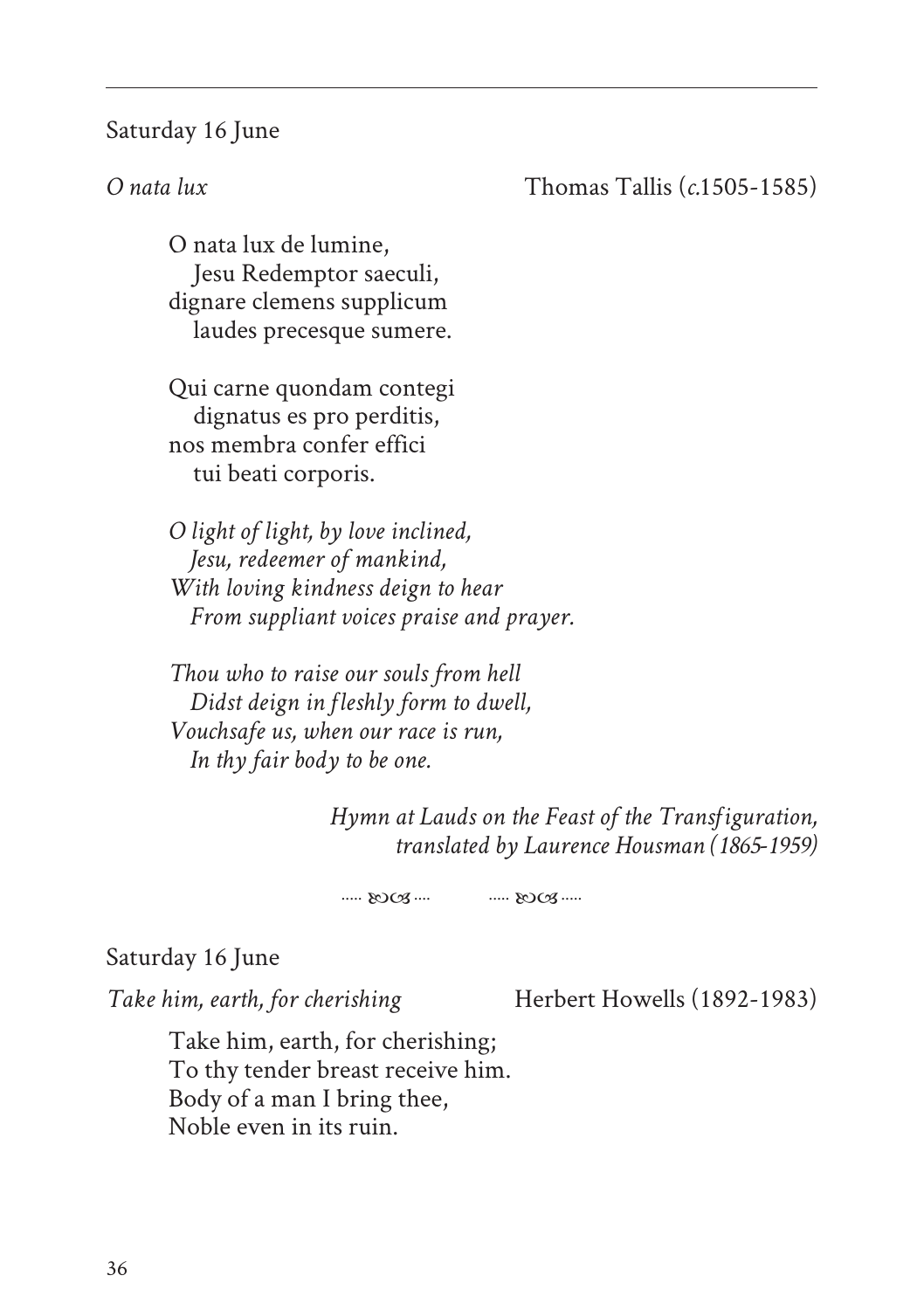Once was this a spirit's dwelling By the breath of God created. High the heart that here was beating. Christ the prince of all its living.

Guard him well, the dead I give thee, Not unmindful of his creature Shall he ask it: he who made it Symbol of his mystery.

Comes the hour God hath appointed To fulfil the hope of men. Then must thou, in very fashion, What I give, return again.

Not though ancient time decaying Wear away these bones to sand, Ashes that a man might measure In the hollow of his hand:

Not though wandering winds and idle, Drifting through the empty sky, Scatter dust was nerve and sinew, Is it given to man to die.

Once again the shining road Leads to ample Paradise; Open are the woods again That the serpent lost for men.

Take, O take him, mighty leader Take again thy servant's soul, Grave his name, and pour the fragrant Balm upon the icy stone.

> *Prudentius (348-after 405),* Hymnus circa Exsequias Defuncti*; trans. Helen Waddell (1889-1965),* Medieval Latin Lyrics*, 1929*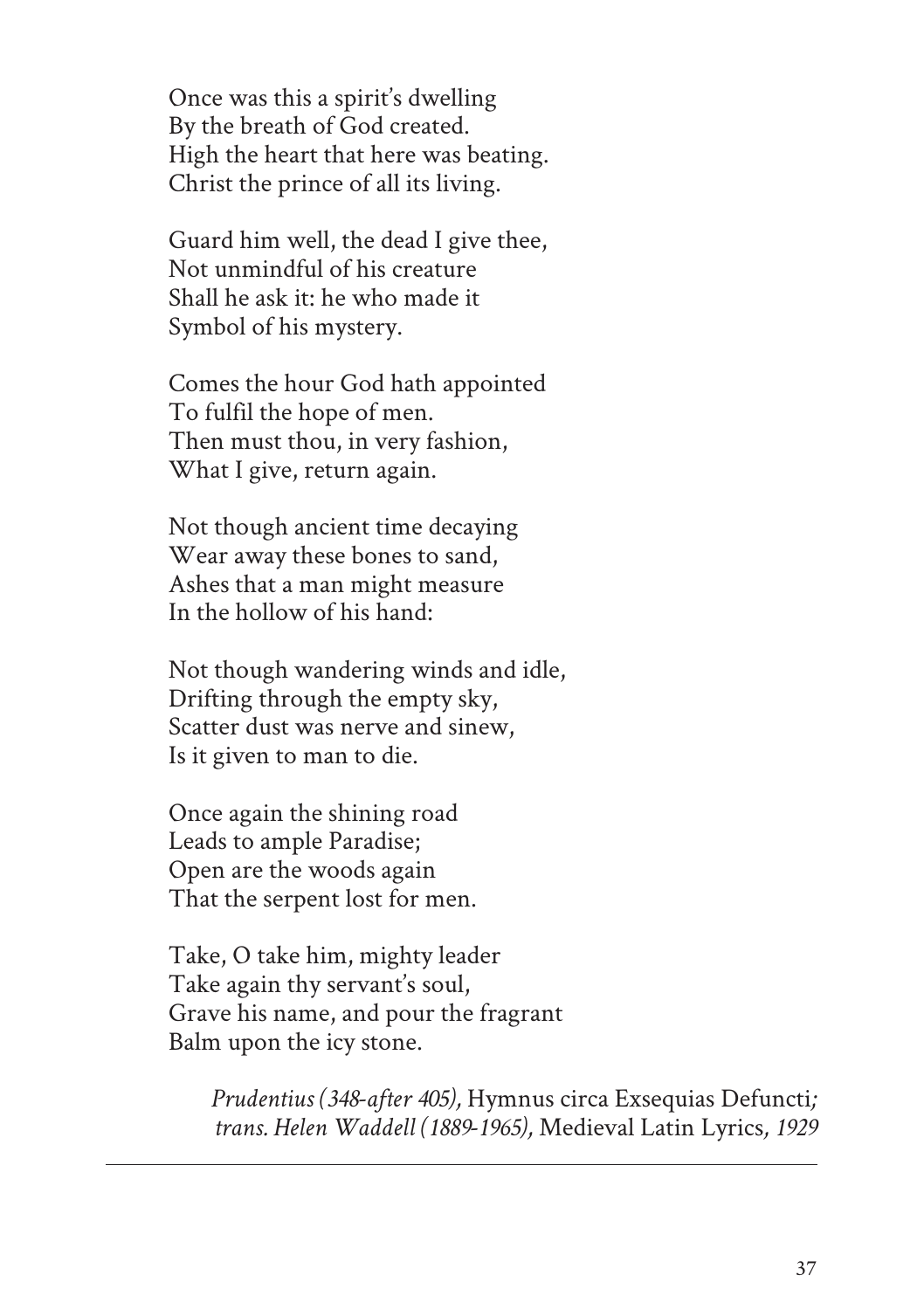Sunday 17 June

*Herr Gott, du bist unsre Zuflucht* Felix Mendelssohn (1809-1847)

Herr Gott, du bist unsre Zuflucht für und für. Ehe denn die Berge worden, und die Erde und die Welt erschaffen worden, bist du Gott von Ewigkeit zu Ewigkeit. Hallelujah!

*Lord God, you are our refuge for evermore. You are our God from age to age, from before the mountains were made, and the lands and the world were created. Hallelujah!*

*Psalm 90: 1-2 in Luther's translation*

 $... 8003$  .....

Sunday 17 June

*The Twelve* William Walton (1902-1983)

I

Without arms or charms of culture, persons of no importance From an unimportant Province, They did as the Spirit bid, Went forth into a joyless world Of swords and rhetoric To bring it joy.

When they heard the Word, some demurred, some mocked, some were shocked: but many were stirred and the Word spread. Lives long dead were quickened to life; the sick were healed by the Truth revealed; released into peace from the gin of old sin, men forgot themselves in the glory of the story told by the Twelve. Then the Dark Lord, adored by this world, perceived the threat of the Light to his might. From his throne he spoke to his own. The loud crowd, the sedate engines of State, were moved by his will to kill. It was done. One by one, they were caught, tortured and slain.